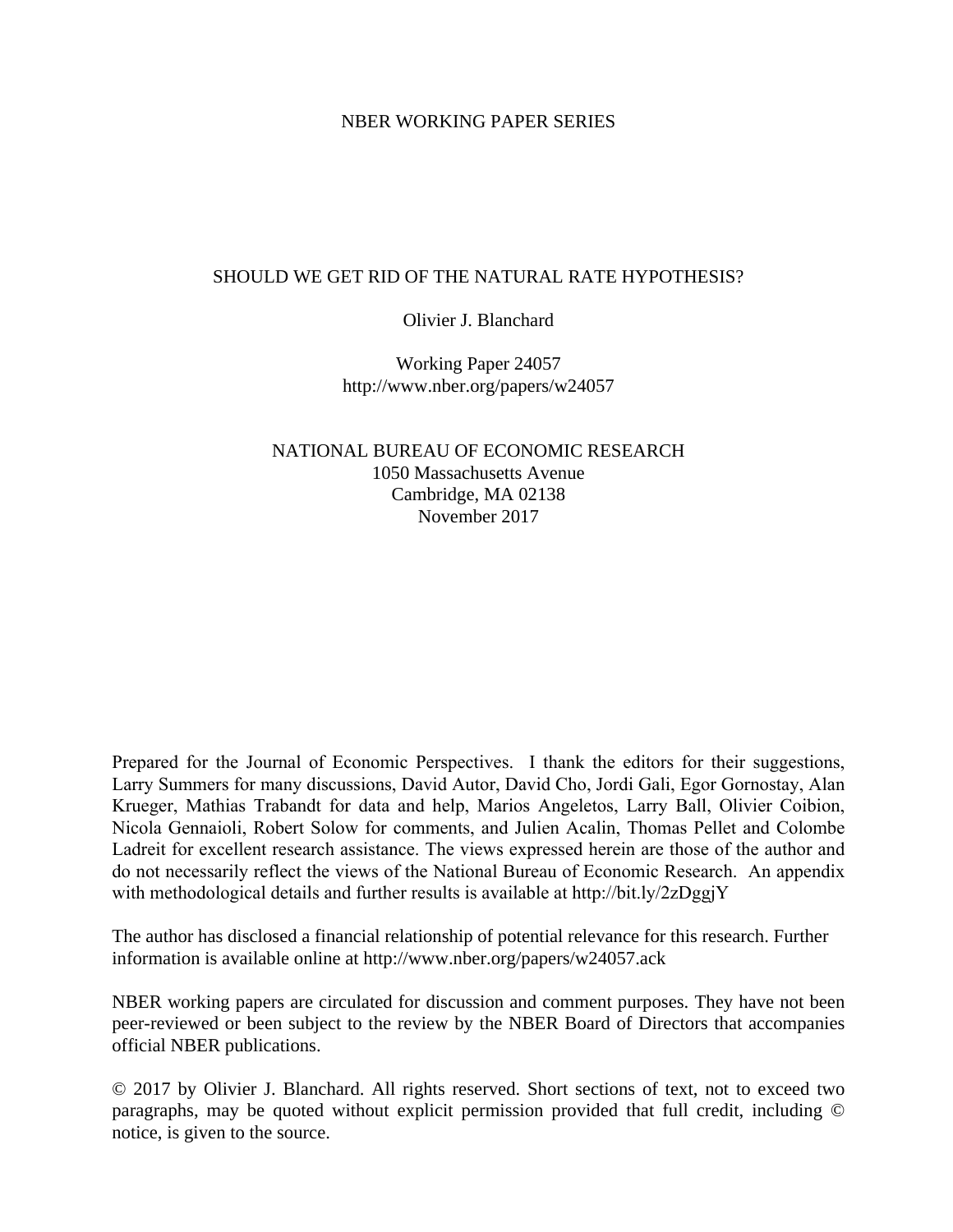Should we Get rid of the Natural Rate Hypothesis? Olivier J. Blanchard NBER Working Paper No. 24057 November 2017 JEL No. E30,E31,E32,E52

# **ABSTRACT**

50 years ago, Milton Friedman articulated the natural rate hypothesis. It was composed of two sub-hypotheses: First, the natural rate of unemployment is independent of monetary policy. Second, there is no long-run trade-off between the deviation of unemployment from the natural rate and inflation. Both propositions have been challenged. The paper reviews the arguments and the macro and micro evidence against each. It concludes that, in each case, the evidence is suggestive, but not conclusive. Policy makers should keep the natural rate hypothesis as their null hypothesis, but keep an open mind and put some weight on the alternatives.

Olivier J. Blanchard Peterson Institute for International Economics 1750 Massachusetts Avenue, NW Washington, DC 20036 and NBER oblanchard@piie.com

Data and programs are available at http://bit.ly/2zDggjY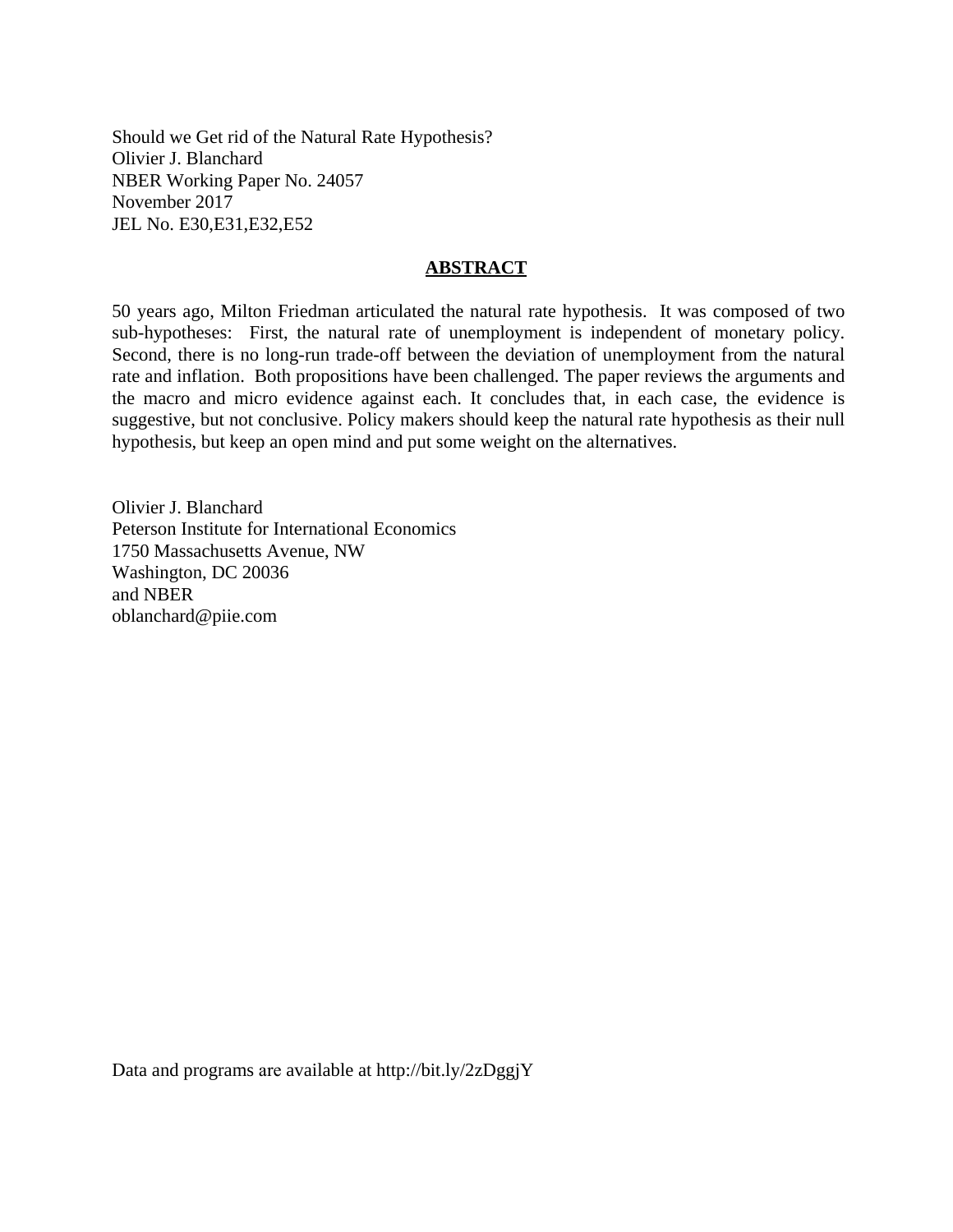# **1. Introduction**

Fifty years ago, Milton Friedman (1968) delivered his Presidential address "The Role of Monetary Policy at the December meetings of the American Economic Association, and articulated what became known as the "natural rate hypothesis." It was a joint hypothesis, composed of two sub-hypotheses:

The first was that there was a natural rate of unemployment, independent of monetary policy. To quote Friedman (p. 8): "The 'natural rate of unemployment [...] is the level that would be ground out by the Walrasian system of general equilibrium equations, provided there is imbedded in them the actual structural characteristics of the labor and commodity markets, including market imperfections, stochastic variability in demands and supplies, the cost of gathering information about job vacancies and labor availabilities, the costs of mobility, and so on."

The second was that monetary policy could not sustain unemployment below the natural rate without leading to higher and higher inflation, a proposition that became known as the "accelerationist hypothesis". Again, to quote Friedman (p. 11): "There is always a temporary trade-off between inflation and unemployment; there is no permanent trade-off. The temporary tradeoff comes not from inflation per se, but from unanticipated inflation, which generally means, from a rising rate of inflation. The widespread belief that there is a permanent trade-off is a sophisticated version of the confusion between "high" and "rising" that we all recognize in simpler forms. A rising rate of inflation may reduce unemployment, a high rate will not."

For the sake of clarity, in the rest of the paper, I shall refer to the joint hypothesis as the "natural rate hypothesis," and the two separate sub-hypotheses as the "independence hypothesis" and the "accelerationist hypothesis." Note that they are separate hypotheses. The implications will be different if either one fails separately, or if both fail.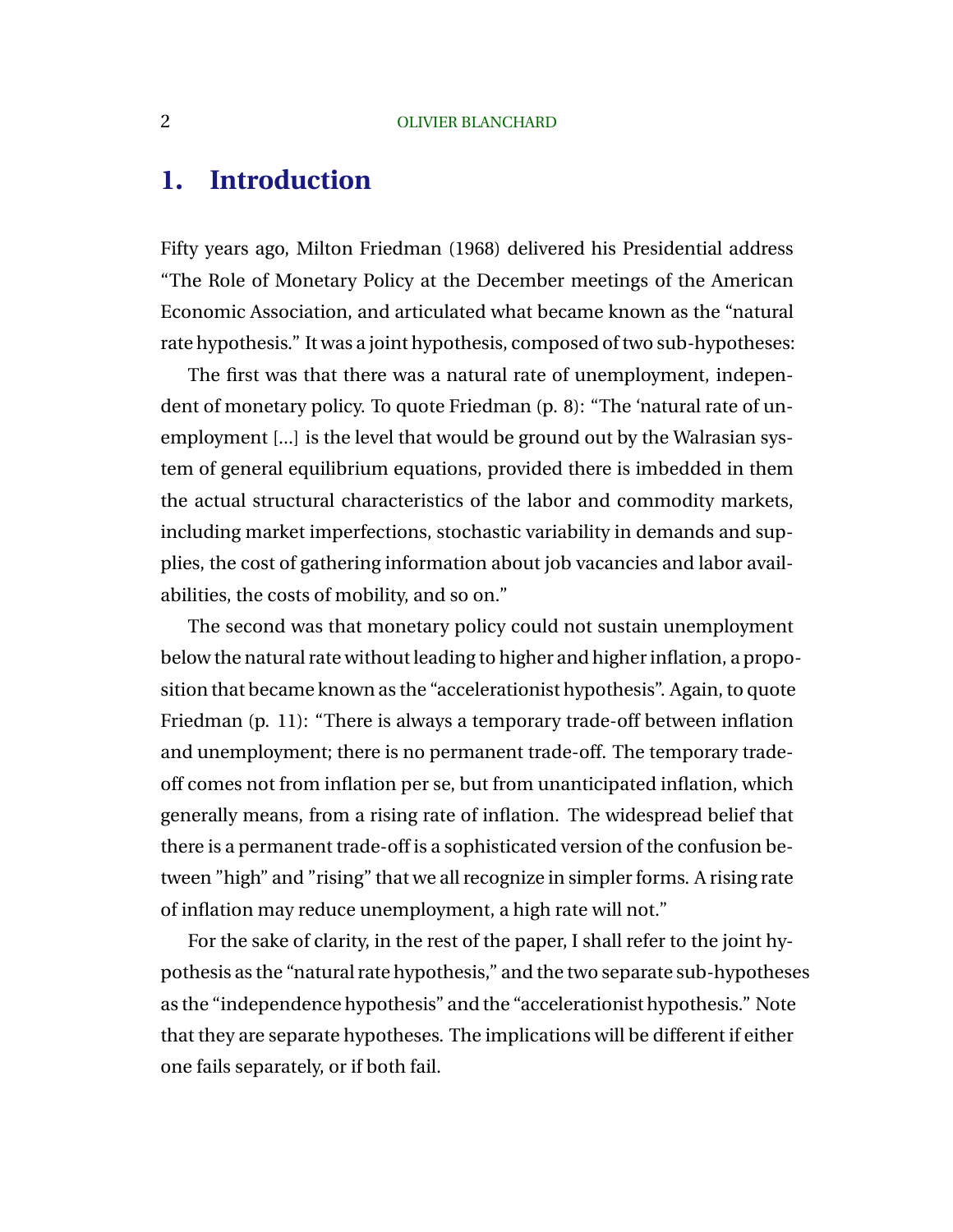Notice also that, while Friedman referred to unemployment, he clearly had in mind output more generally. The natural rate hypothesis can be recast in terms of output: that is, potential output is independent of monetary policy, and there cannot be sustained deviations of output above potential without increasing inflation. Thus, in this paper, I shall look at the evidence for both unemployment and for output.

Together, the two hypotheses have very strong implications. If inflation is to remain stable, periods during which output exceeds potential output must be offset by periods during which output is below potential; in other words, booms must be fully offset by slumps. Monetary policy cannot do more, and indeed should not try to do more, than smooth fluctuations around the independent path of potential output.

While the natural rate hypothesis was controversial at the time, it quickly became widely accepted, and has been the dominant paradigm in macroeconomics ever since. It is embodied in the thinking and the models used by central banks, and it is the basis of the inflation targeting framework used by most central banks today.

There were always grumblings about the extent to which this hypothesis fully characterized the world, about whether potential output was really independent of monetary policy, and about whether there really was no longrun trade-off between inflation and output. In the 1980s in particular, the natural rate of unemployment in Europe appeared to increase following every recession, and the idea that high actual unemployment might cause an increase in the natural rate became more popular. Hysteresis, which refers to the theory that changes in the natural rate of unemployment can be pathdependent (an idea which could be traced at least to Phelps (1972)), Larry Summers and I argued, could be the explanation for this increase (Blanchard and Summers (1986)). But after a while, as the so-called Great Moder-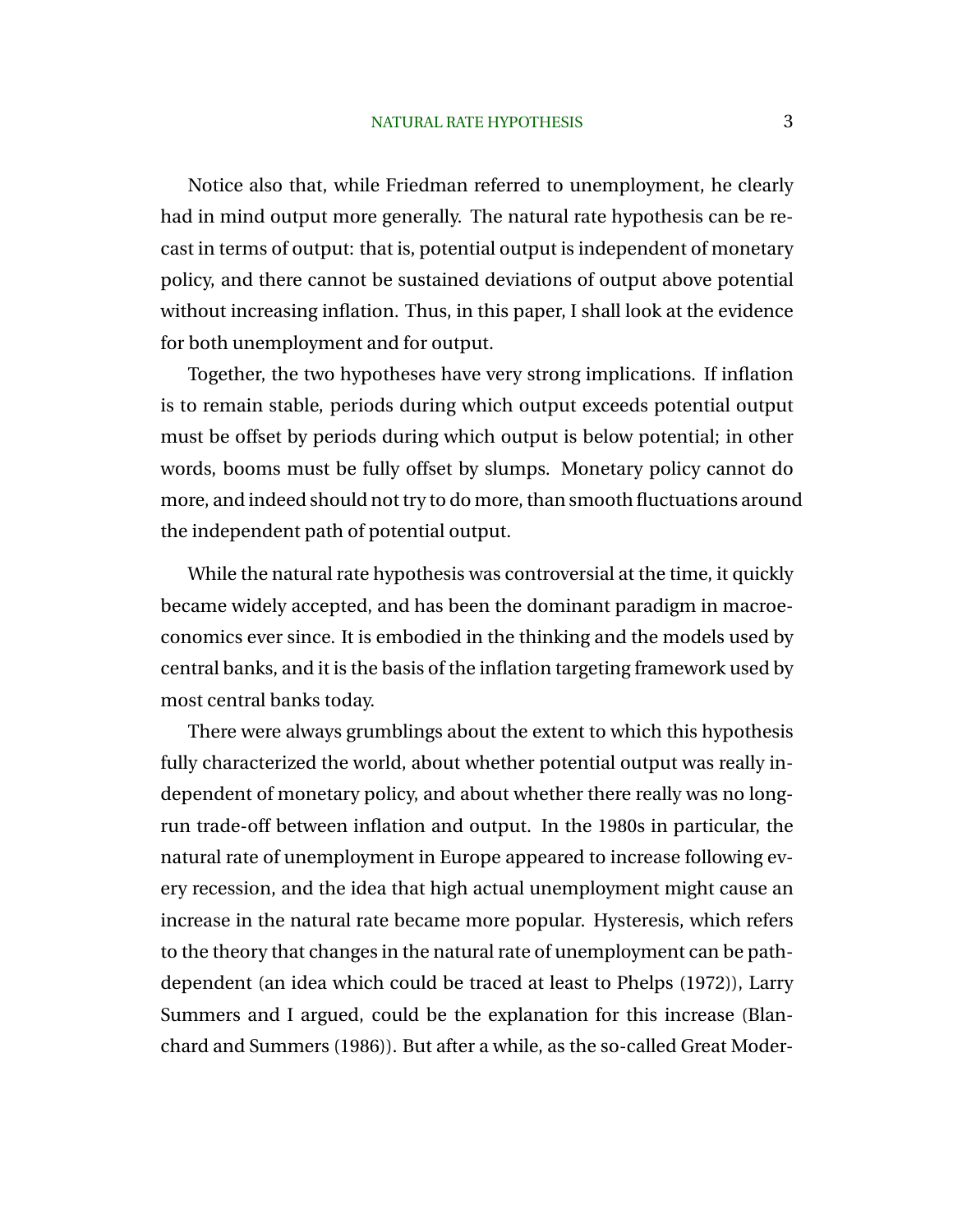

# Figure 1:

ation took place from the mid-1980s up to about 2007, research on hysteresis largely disappeared.

Recently however, grumblings have increased (for example, Coeuré 2017). This is for two reasons, both linked to the Great Financial Crisis and the accompanying recession. First, the level of output appears to have permanently been affected by the crisis and its associated recession. This is shown in Figure 1, which plots the evolution of log GDP since 2000 for both the United States and in the European Union, both normalized to equal 100 in 2000. In both cases, it appears as if the output path has shifted down and is now increasing along a lower trend line than before the crisis (The two trends are based on the average quarterly growth rates over 2000 to 2007). This pattern led Summers (2014) to state: "Any reasonable reader of the data has to recognize that this financial crisis has confirmed the doctrine of hysteresis more strongly than anyone could have anticipated."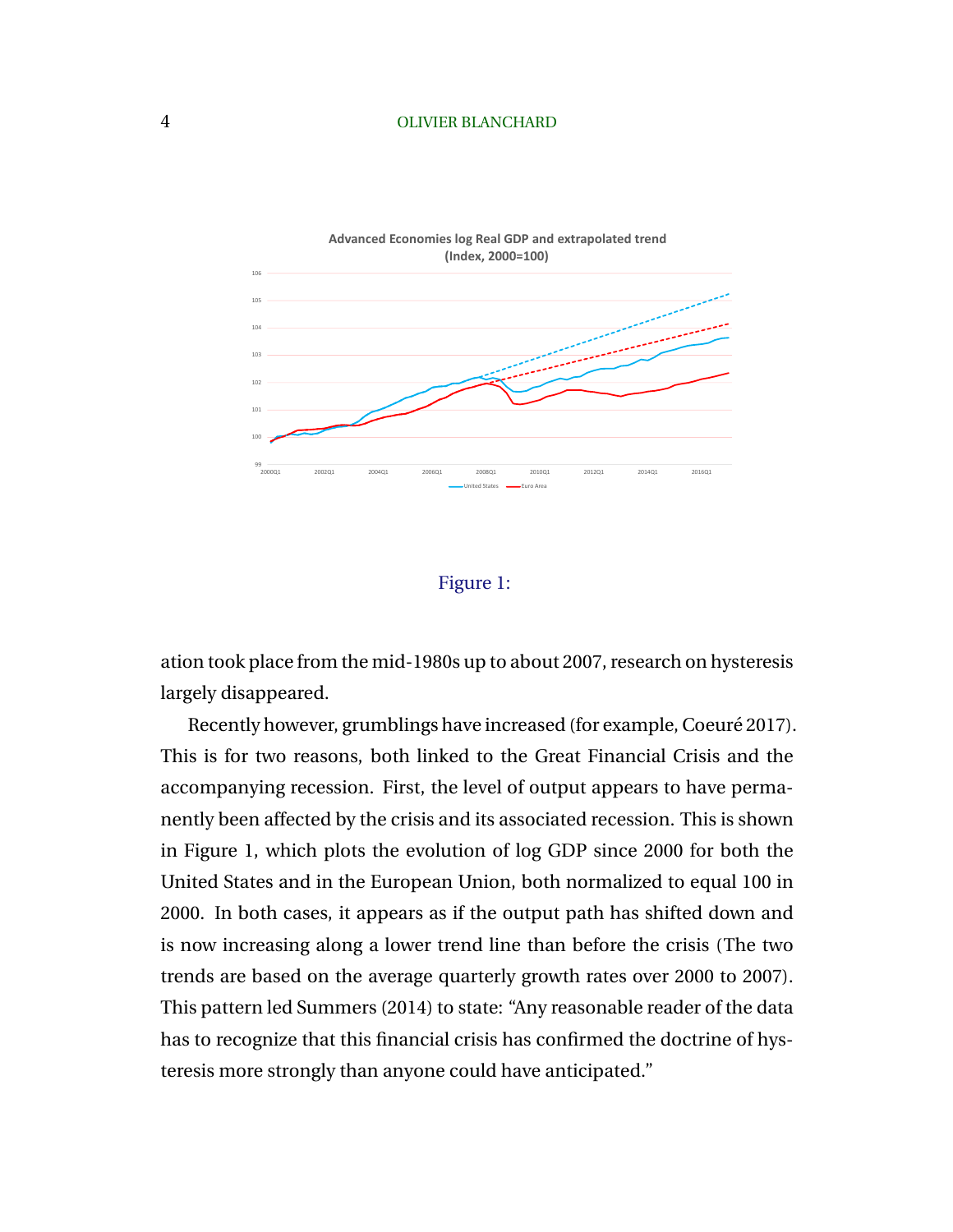Second, in contrast to the accelerationist hypothesis, very high unemployment did not lead to lower and lower inflation, but rather just to ongoing low inflation. In both the United States and the European Union, except for the large decline in inflation in 2009, there does not appear to be any relation between the unemployment rate and the change in inflation in the last two decades. We appear to have returned instead to a relation between the unemployment rate and the rate of inflation, rather than the rate of change of inflation.

Neither fact is by itself a clear rejection of the natural rate hypothesis. It could be that the decrease in output relative to trend reflects a decrease in the underlying trend, or strong and persistent effects of the financial crisis on the supply side of the economy, rather than adverse, hysteretic effects of lower output perpetuating itself. If so, the outcome of the Great Financial Crisis might carry no implication for the effects of monetary policy shocks. Moreover, the Lucas critique of the Phillips curve has told us that expectations matter, and the lack of apparent relation between the unemployment rate and changes in the rate of inflation does not imply that there is an exploitable trade-off. Yet, these facts, and the 50th anniversary of Friedman's (1968) AEA presidential address, suggest that it is a good time to review the available evidence.

The paper assesses what we know and do not know. I begin by revisiting the logic of the independence hypothesis and looking at the macroeconomic and microeconomic evidence. I then turn to the evidence on the accelerationist hypothesis. Finally, I consider potential policy implications and concludes. To anticipate the answer to the question in the title: I see the macroeconomic and the microeconomic evidence as suggestive but not conclusive evidence against the natural rate hypothesis. Policy makers should keep the natural rate hypothesis as their null hypothesis, but also keep an open mind and put some weight on the alternatives.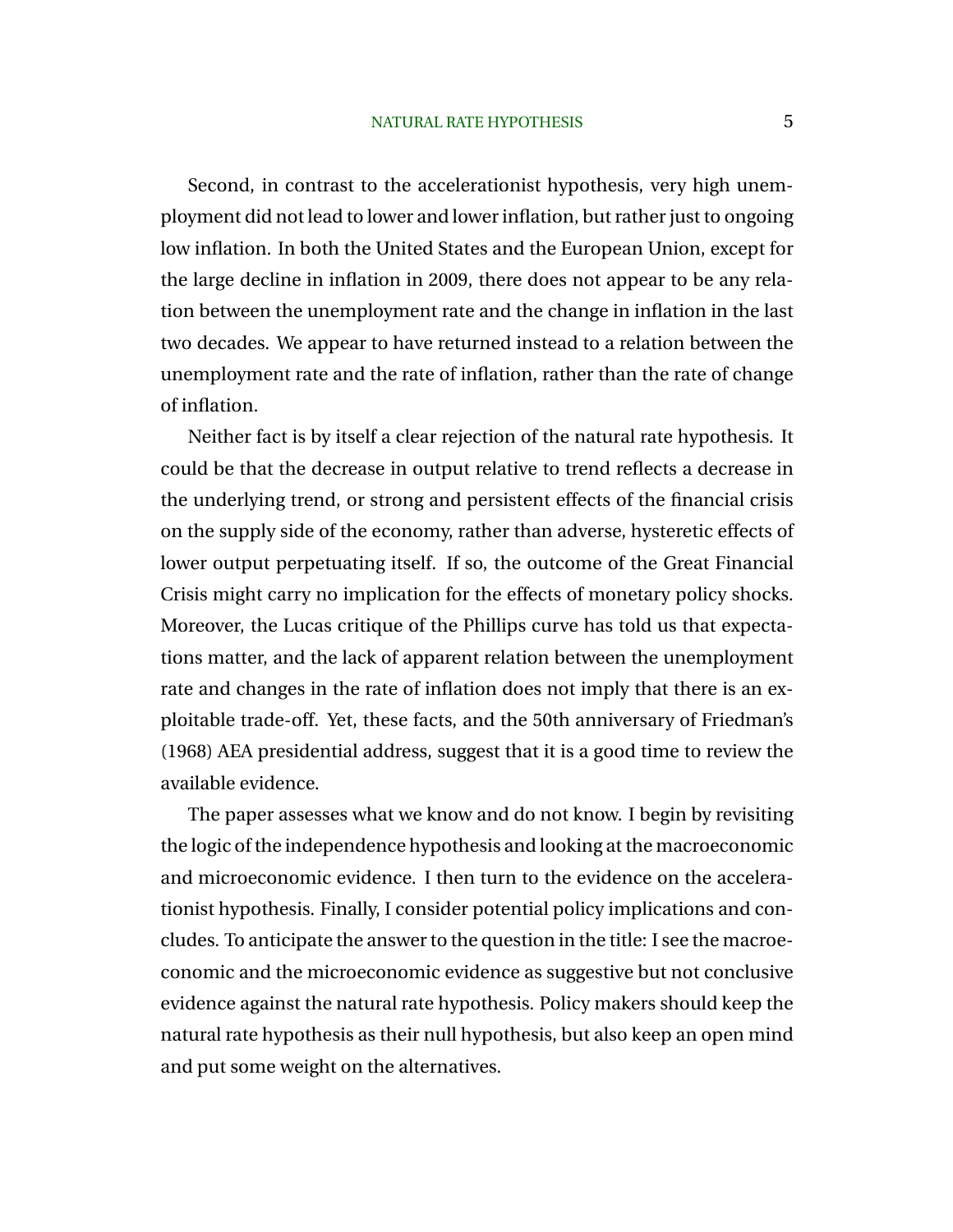# **2. On the independence hypothesis: Persistence versus permanence**

The first step must be to recast the discussion. That discussion has largely taken the form of a choice between what appear to be two sharply different classes of models, "standard models" where monetary policy does not affect potential output, and "hysteresis models", where monetary policy has permanent effects on potential output. The seeming dichotomy between these models is misleading. Even in the most standard models, monetary policy is likely to affect potential output for some time. And in most hysteresis models, the effects of monetary policy are likely to be persistent, but not necessarily permanent. The issue is thus about the size and persistence of the effects of monetary policy on potential output, not their existence nor their permanence. Let me spell out these points more precisely.

The discussion must start with a definition of "potential output". I define potential output as the level of output which would obtain if, given actual history, nominal rigidities were lifted from now on. I define the natural rate of unemployment in the same way. Potential output is sometimes defined as the level of output which would obtain if nominal rigidities had always been absent, both in the past and in the future. Potential output, defined this way, would be tautologically independent of monetary policy. But this is not a useful definition as what matters is what output can be today, as opposed to what it could have been in some hypothetical world.

Now take any "standard model" in which, because of nominal rigidities, monetary policy does affect output for some time. Suppose that tighter monetary policy triggers a recession and a decline in output. This decline in output is likely to come with a decline in investment. Thus as output declines, the capital stock is lower for some time, and by implication, so is po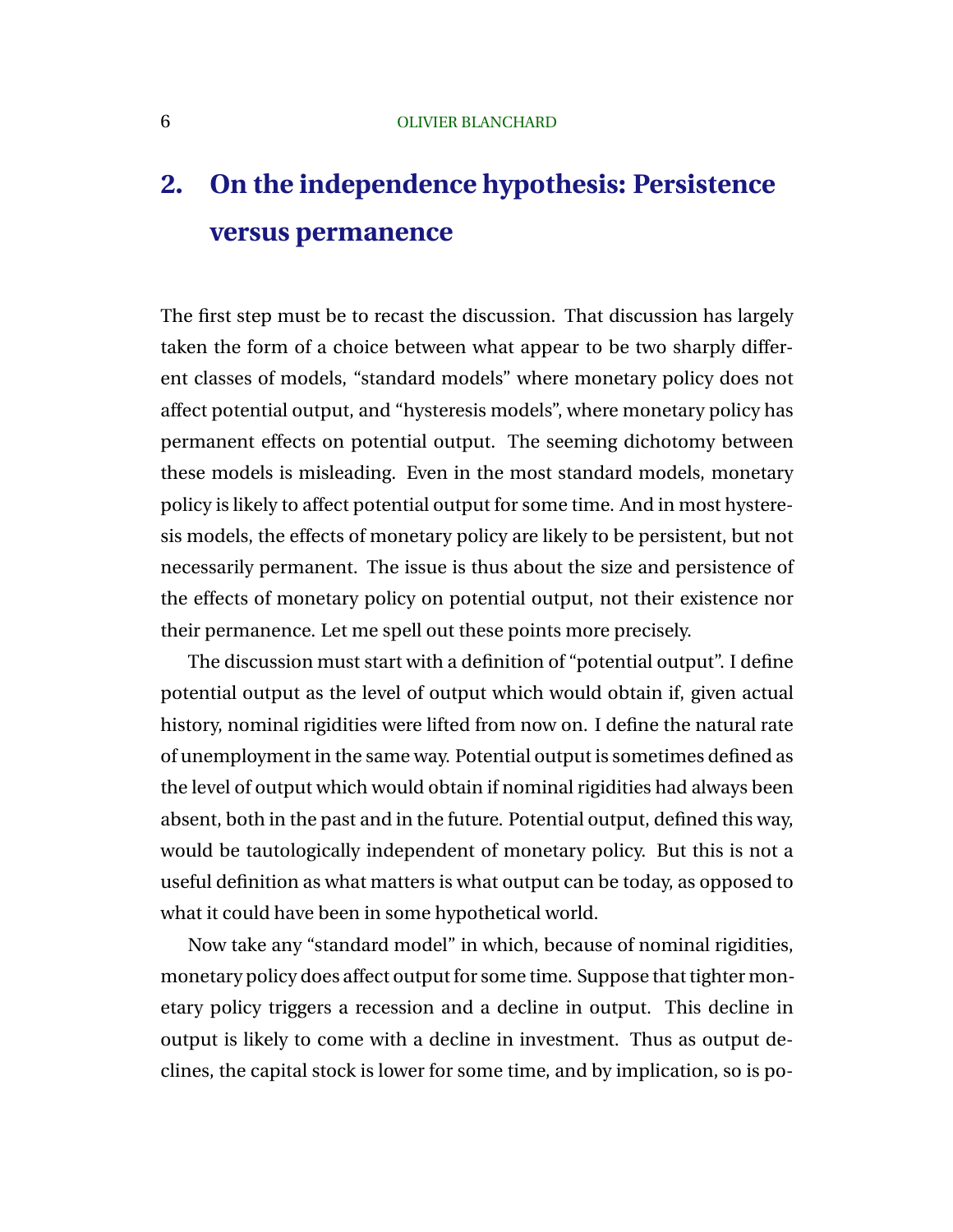tential output. The same may be true of other factors of production. For example, if matching frictions prevent employment to quickly return to its pre-recession level, then both factors of production are quasi-fixed. Thus, potential output, the output that would prevail if all nominal rigidities were suddenly lifted, may be fairly close to actual output, and be affected for some time by monetary policy.

Figure 2 shows for example the behavior of actual and potential output, as well as the behavior of the actual and the natural unemployment rate, in a model by Christiano et al (2016) that allows, in addition to capital accumulation, for matching frictions in the labor market, frictions which prevent unemployment from quickly returning to its long run natural rate. After an adverse monetary policy shock, potential output follows a path similar in shape to that of actual output, but with an amplitude of about half. When actual output reaches its trough of -0.12%, potential output also reaches its trough, at about -0.07%. Fifteen quarters out, potential output is still -0.05% lower than before the shock. In other words, even if all nominal rigidities were removed at that point, output would still be -0.05% lower than absent the monetary policy shock. A similar pattern holds for the natural and actual unemployment rates. $<sup>1</sup>$ </sup>

Now consider the channels which have been emphasized in "hysteresis models". Some of these channels may indeed imply a permanent effect of monetary policy. For example, if a recession leads to lower research and development for some time, and if total factor productivity depends in part on the accumulation of past research and development efforts, then total factor productivity may indeed be permanently be lower than it would have

<sup>&</sup>lt;sup>1</sup>The magnitudes are small, for two reasons: The monetary shock is small, and the effects of monetary policy on actual output in the model are small as well. These aspects are however not relevant to the point made in the text. I am thankful to Mathias Trabandt for performing these simulations. The original paper does not show the path of potential output or the path of the natural rate.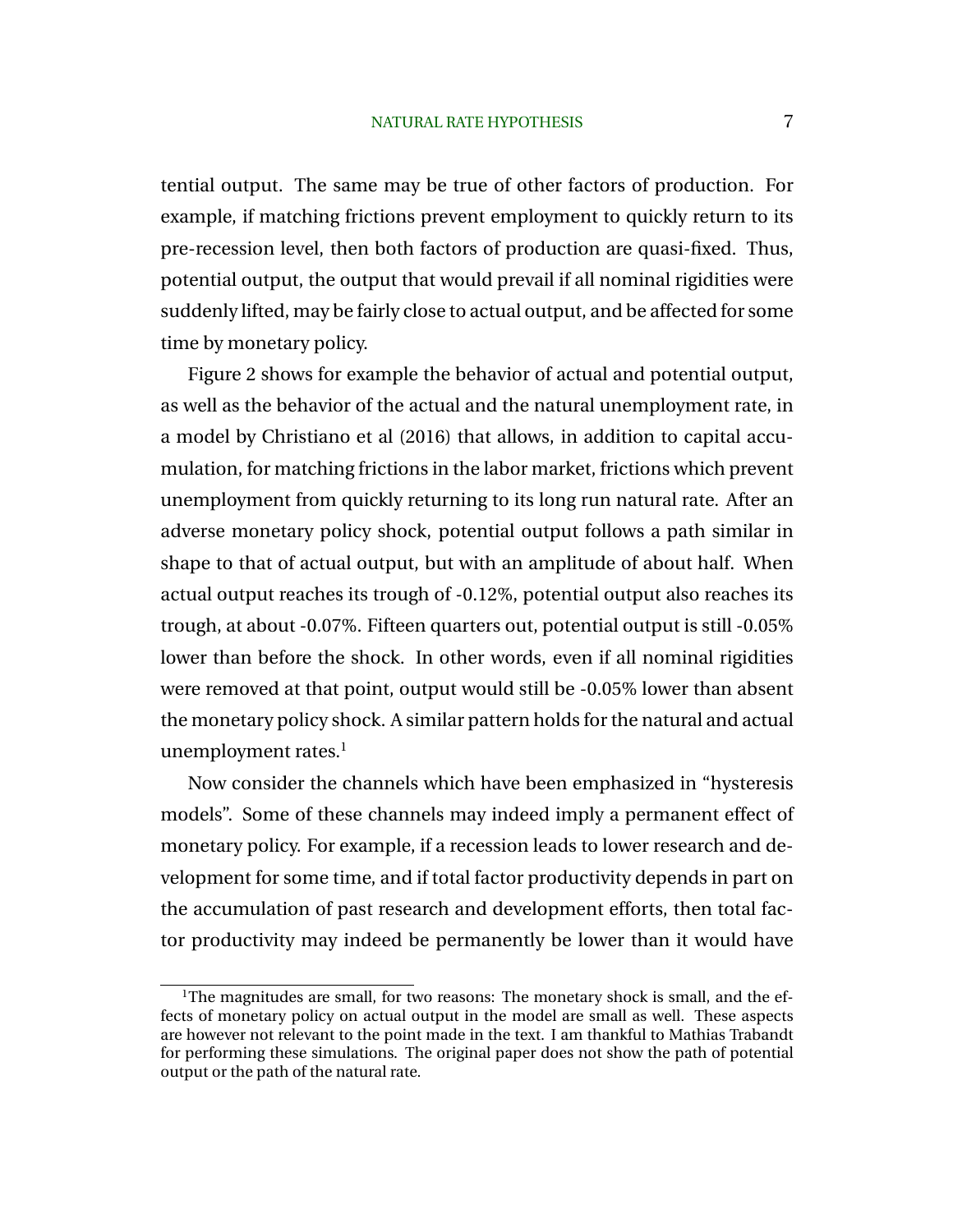

Impulse Responses to a Contractionary Monetary Policy Shock (50 Annual Basis Points)

Figure 2: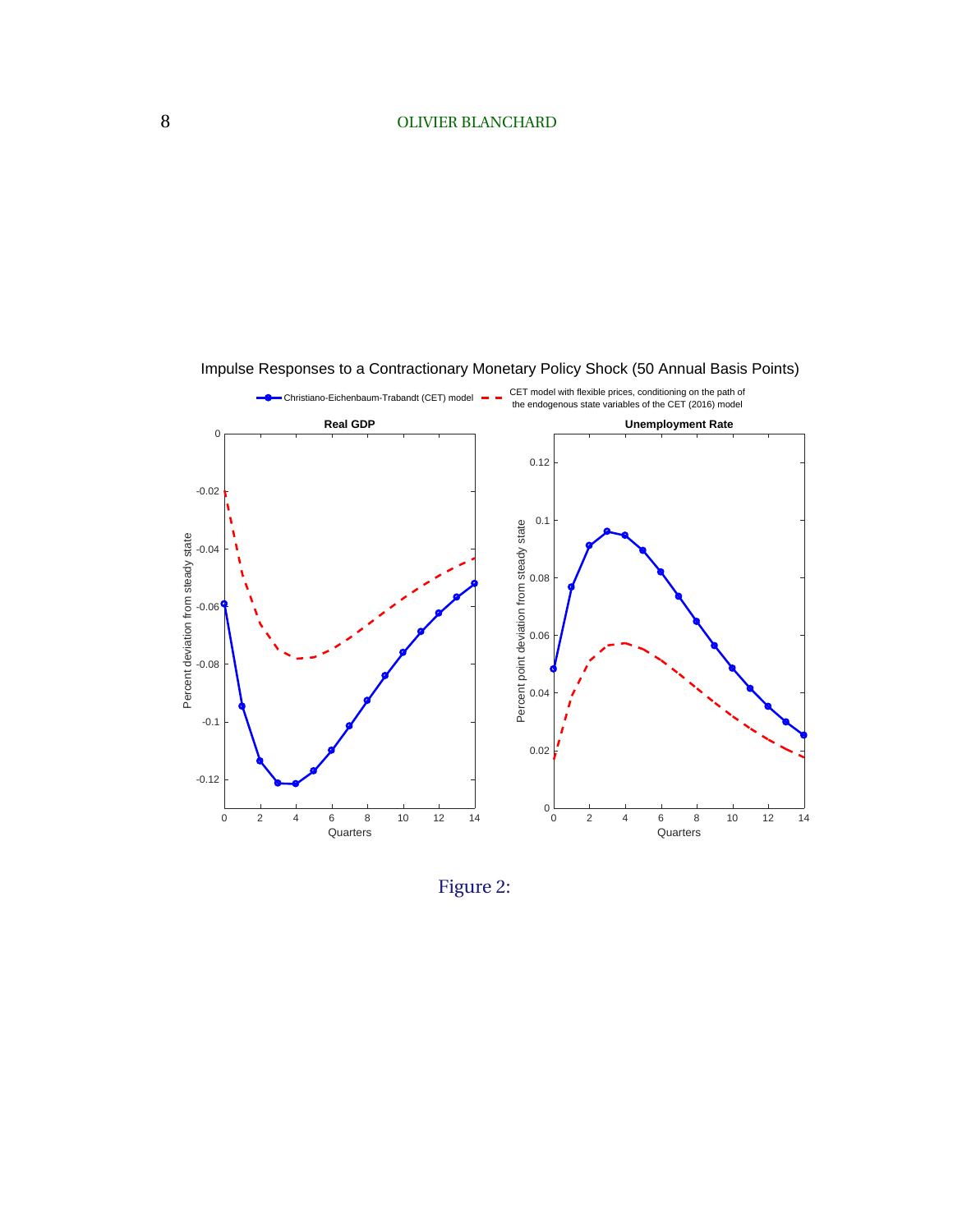been absent the recession. But some of the channels which have been studied suggest persistent effects, rather than permanent ones. For example, if some of the long-term unemployed become unemployable, the effect will eventually disappear as these workers reach the age at which they would have stopped working anyway.

In short, all relevant models imply an effect of monetary policy on potential output and on the natural rate lasting for some time.<sup>2</sup> The goal of the empirical work must be, at the macro level, to assess the degree of persistence of the effects, and, at the micro level, to identify and examine specific channels of persistence.

# **3. Macro evidence on the independence hypothesis: Monetary policy, recessions, unemployment, and output**

The independence hypothesis is a hypothesis about the effects of monetary policy shocks on potential output. Thus, the first issue is how to identify monetary policy shocks. One approach would be to use a vector autoregression (VAR) methodology with identified monetary policy shocks, trace their dynamic effects on output or unemployment, and assume that, as the horizon increases, these increasingly reflect their effects on potential output and the natural unemployment rate. Given the well-known difficulties of identifying those monetary shocks, and the statistical uncertainty associated with

<sup>&</sup>lt;sup>2</sup>Put more formally, all realistic models will have a number of state variables, some of them affecting potential output. Thus, even if all nominal rigidities were suddenly removed during a recession, potential output would be different from what it would have been absent the shock. One can think of hysteresis models as models focusing on those mechanisms potentially leading to long-lasting, or, in the limit, permanent effects on some of these state variables, and by implication on output and unemployment.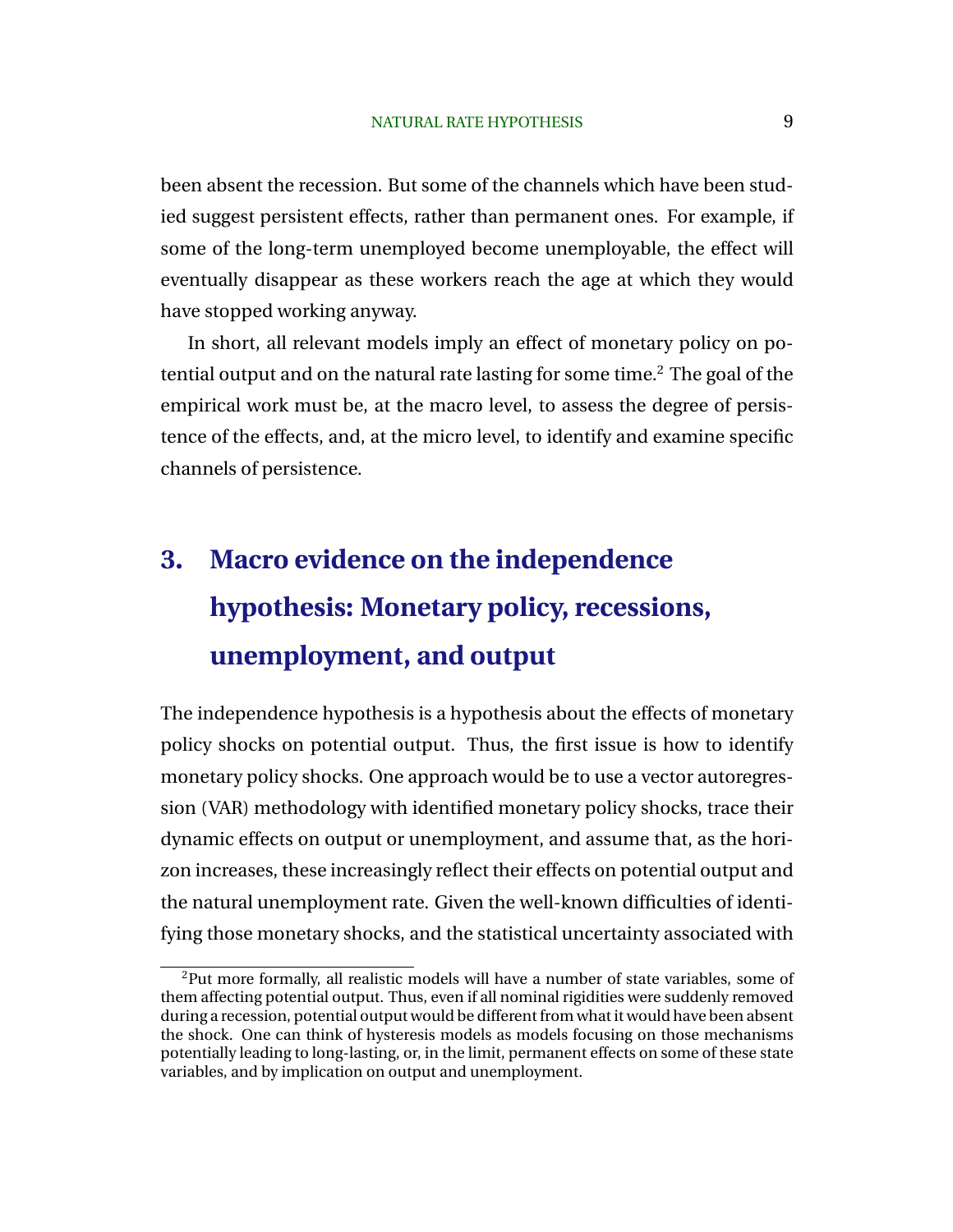impulse responses, this approach does not look very promising. A metastudy of VAR studies by De Grauwe and Costa Storti (2004) finds the mean effect of a 1 percent interest rate shock on output to be -0.15 percent after five years. However, the distribution of estimates however has a standard deviation of 0.27 percent, so a zero effect is not far from the middle of the distribution.

A more promising approach is to look at recessions associated with intentional disinflations. The shocks are clearly monetary shocks; they are large; and they are plausibly largely exogenous, reflecting more a change in policy rather than the response of policy to other shocks. This approach which has been pursued by a number of authors, in particular Laurence Ball in a number of contributions (for example Ball (2009), (2014)). It is the approach I shall follow here, building on Blanchard, Cerutti, Summers (2015). Details are given in the appendix, but the general approach is as follows.

I look at 22 advanced economies over the last 50 years, and, using a simple algorithm looking at peaks and troughs (based on Harding Pagan 2002), I identify 122 recessions. I then classify recessions according to their proximate cause – such as intentional disinflations, oil price increases, financial crises, and so on – and focus first on the 22 recessions associated with intentional disinflations. (I shall return to whether and how one can use information from the other recessions later.) I then compute the average unemployment rate over various time intervals both pre-recession and post-recession, and take the difference between the post- and the pre-recession periods. As discussed in Blanchard et al, there is a trade-off in looking at averages over different time intervals. The longer the length of the post-recession period for example, the more the average can tell us about persistence, but the more the average is affected by other shocks than the disinflation.

The results are shown in Figure 3. The different bars correspond to the different time intervals used to compute pre-recession and post-recession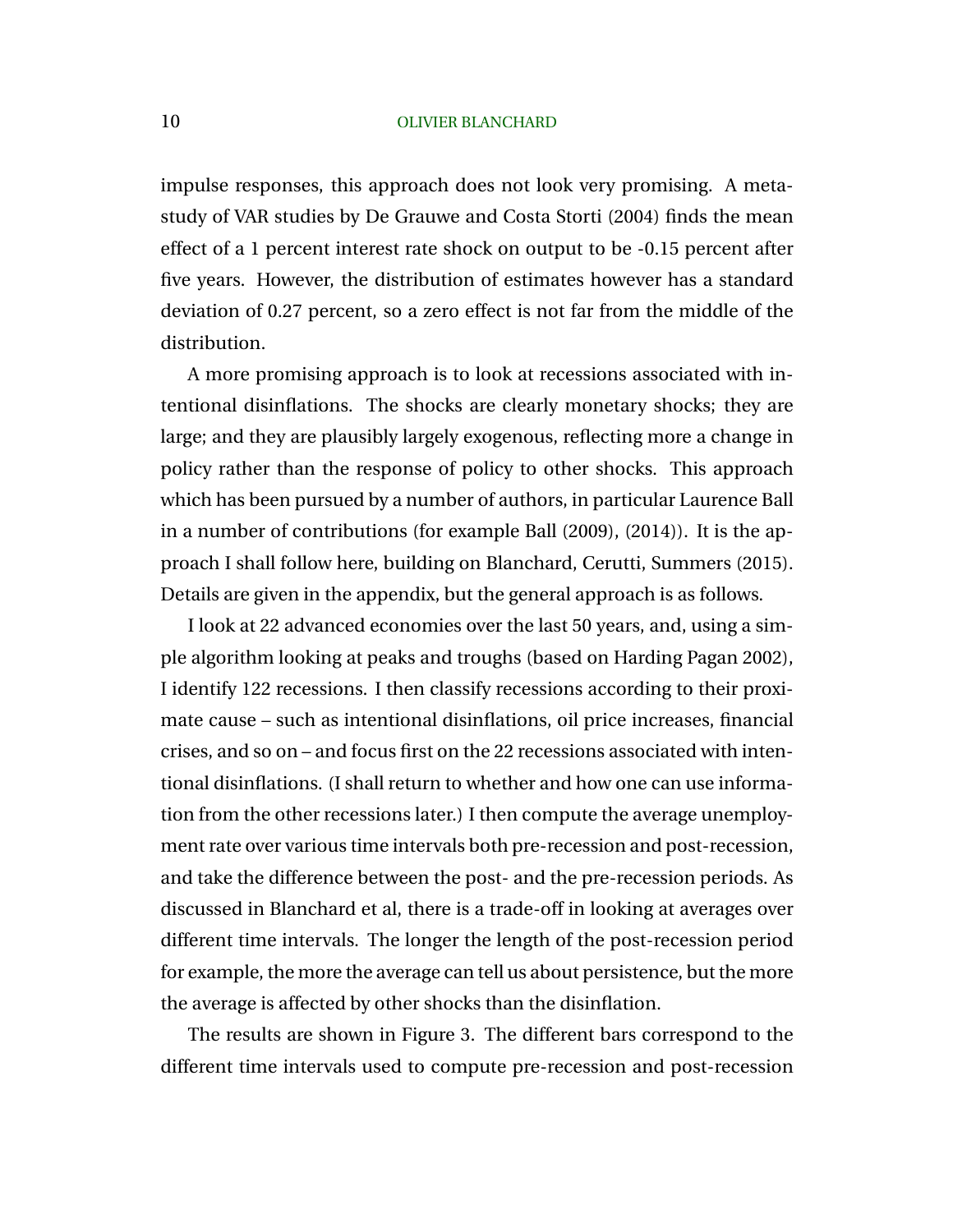# NATURAL RATE HYPOTHESIS 11



Figure 3:

averages. Each set of bars corresponds to a given post-recession average, but different pre-recession averages. Thus, the first set gives results for the post-recession average computed over 3 to 7 years after the end of the recession, and pre-recession averages computed over 2 to 6 years before the beginning of the recession for the first bar, 2 to 7 years for the second bar and so on (In all cases, I leave out the 2 years before the recession in case there was a cyclical boom). The second set of bars gives the results for the post-recession average computed over 4 to 8 years, and so on. The visual impression is fairly clear, with, on average, large and very persistent increases in unemployment after those recessions, with differences ranging from 1 to 3 percent depending on the combination. As shown in the appendix, the results are very similar if the prime-age male unemployment rate is used instead of the overall unemployment rate.

Three caveats are in order. First, the majority of recessions took place around the same time in the early 1980s, so the results may, to some extent,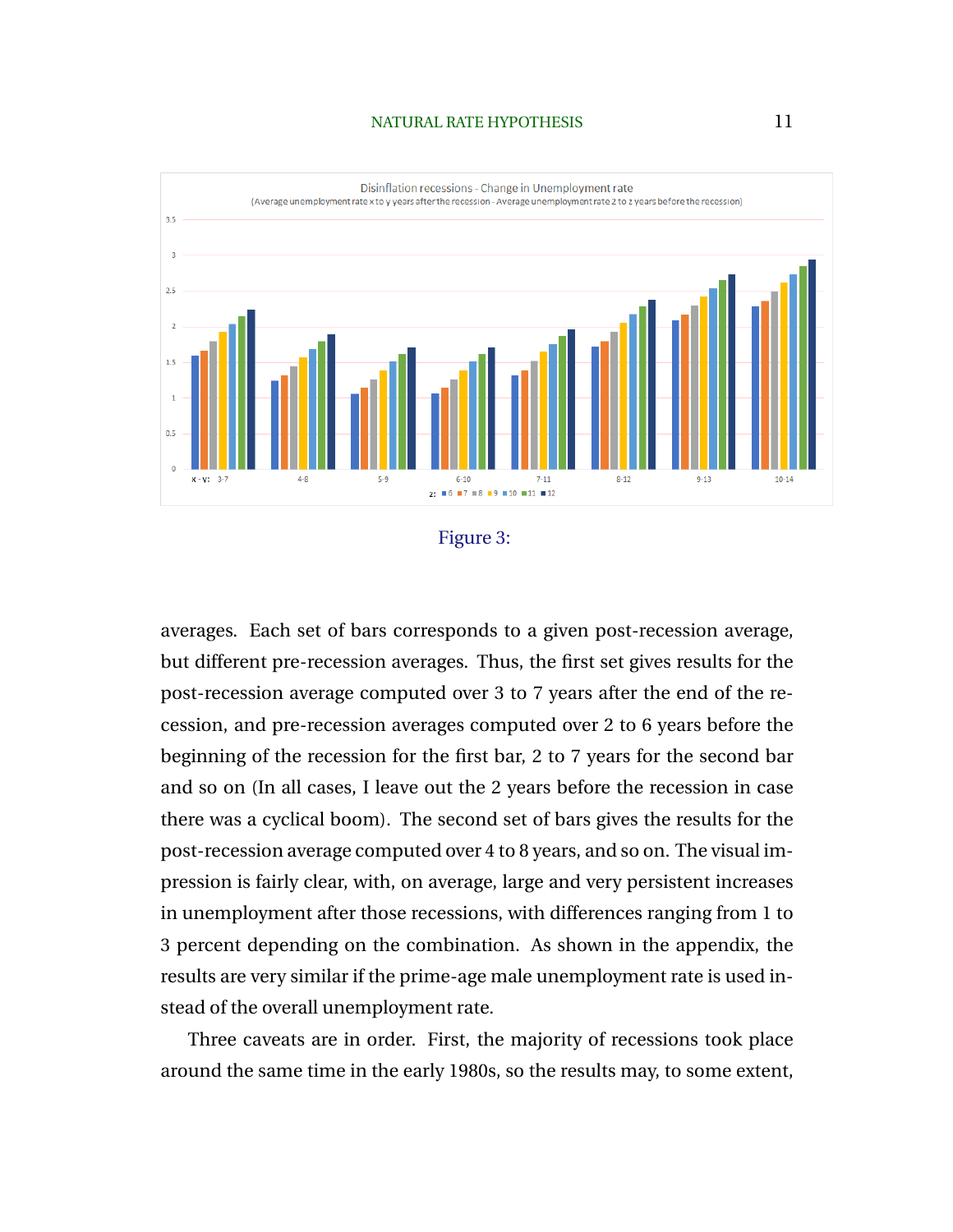reflect common time effects. Second, the averages hide some heterogeneity. For the combination of time intervals which gives the smallest increase, only 15 out of the 22 recessions are associated with increased unemployment; for the combination of time intervals which gives the largest increase, the number increases to 19. Third, the figure shows the changes in the actual unemployment rate, not necessarily the changes in the natural unemployment rate. While it is plausible that the two may converge, as we look at longer and longer intervals pre- and post-recession, one may worry that this is not the case. This is where, in principle, the behavior of inflation can offer more information. During the 1980s and early 1990s when these recessions took place, the evidence (reviewed later in this paper) is that the accelerationist Phillips curve gave a good characterization of the data, so we can look at the change in inflation as a signal of the distance between actual and natural unemployment rates. The average annual change in the inflation rate over the various pre-recession time intervals ranges from 0.04 to 0.12 percent. The average annual change over the various post-recession intervals ranges from -0.40 to 0.12 percent. These are small numbers and suggest that the change in the actual unemployment rate can be interpreted mostly as a change in the natural rate.

While Friedman's (1968) natural rate hypothesis focused on unemployment, along with much of the research on hysteresis, his arguments clearly were meant to apply to output as well. Thus I use a similar methodology to look at whether output returns to its pre-recession level after recessions triggered by intentional disinflations. More specifically, I estimate a log-linear trend for output over some pre-recession time interval, extrapolate it postrecession and compute the resulting output gap as the average difference between actual and extrapolated output over some post-recession time interval. One delicate empirical issue is that output growth has declined in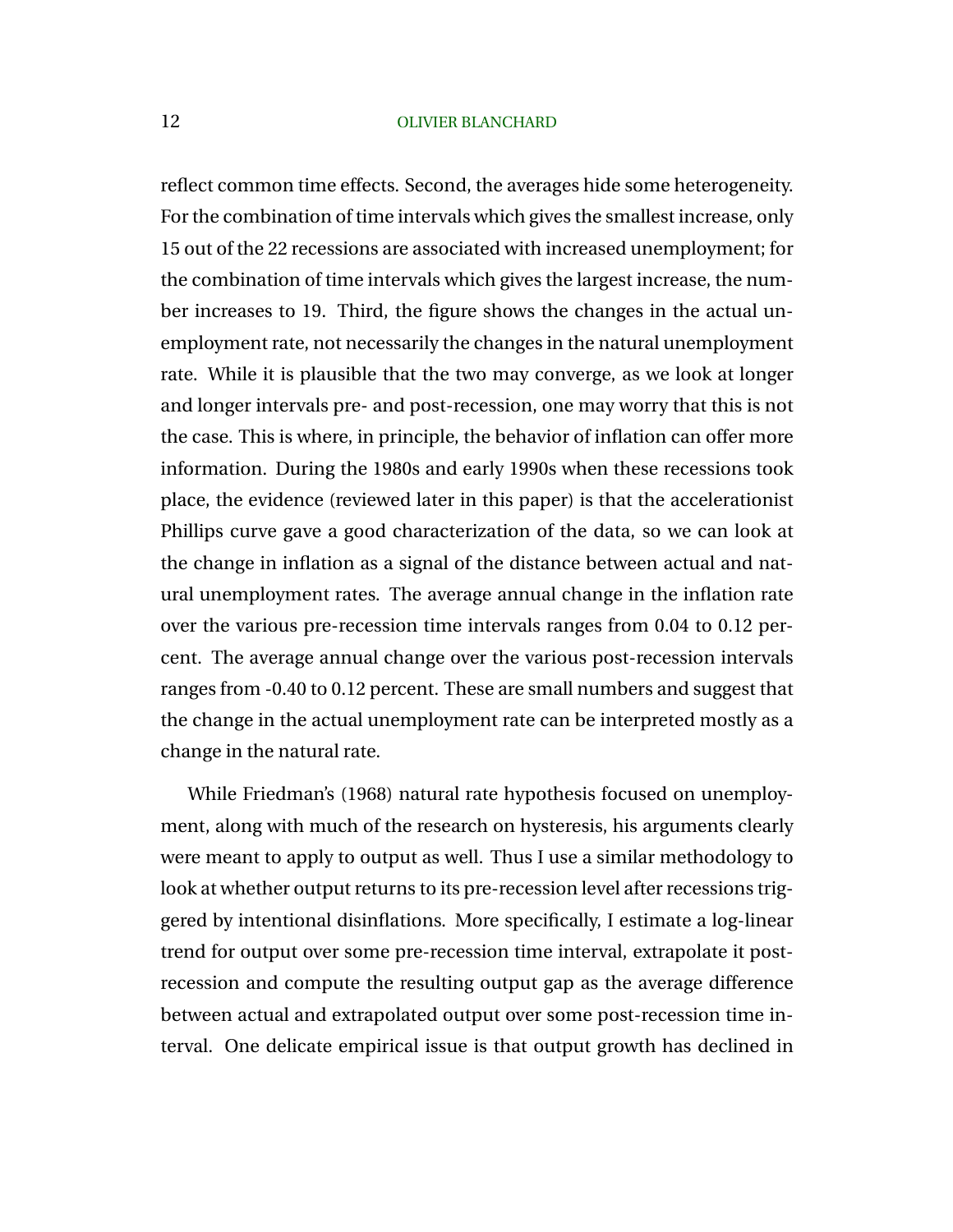## NATURAL RATE HYPOTHESIS 13



Figure 4:

most advanced countries over the sample period; thus the extrapolation of a log-linear trend over any pre-recession time interval will tend to overpredict post-recession output, and lead to an estimated negative output gap, even in the absence of any hysteresis. Thus, I correct for this decrease in the underlying trend when extrapolating the pre-recession trend. (How this is done is described in the appendix).

The results are shown in Figure 4 for the various pre-recession and postrecession time intervals. The average output gaps are typically negative, but the results are less consistent than for unemployment, and are more sensitive to the time intervals used to estimate the pre-recession gap. Also, the averages hide substantial heterogeneity. While the average gaps are negative, the proportion of negative output gaps over all time intervals is only 55 percent, which offers only weak support for the hysteresis hypothesis.

An obvious question is how to reconcile the unemployment and the output results. To make progress, I decompose the log output gap between a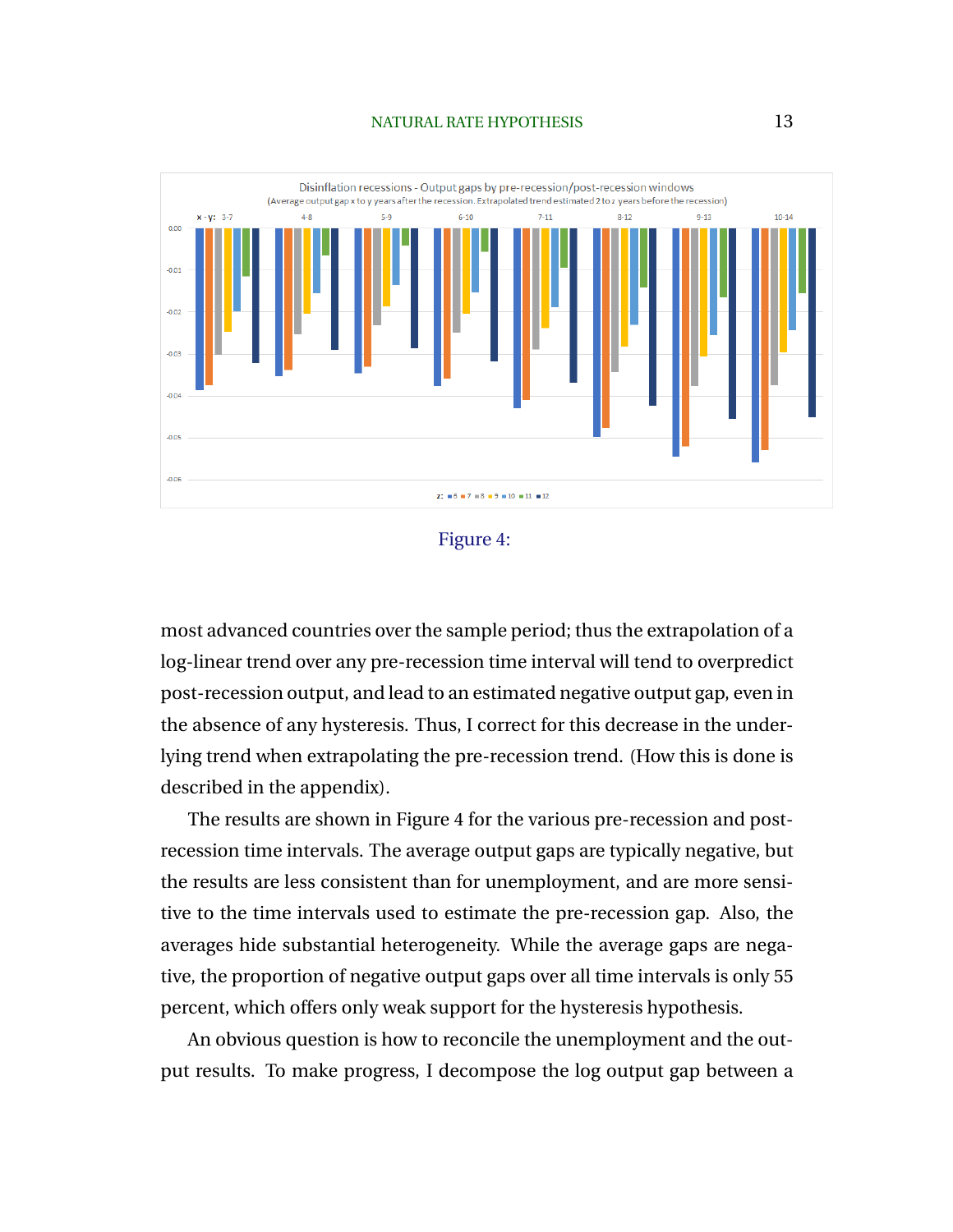log employment gap and a log productivity gap, using for each the same methodology as for log output, so the sum of the two gaps is equal to the output gap. The results (reported in the appendix) lead to three main conclusions: The employment gaps are consistently negative, largely insensitive to the choice of time interval, and close to the unemployment gaps reported above. The productivity gaps are, perhaps surprisingly, often positive, and are sensitive to the choice of pre-recession time interval. A tentative explanation for this sensitivity is, again, that most disinflation episodes took place around the same time, and one unusual pre-recession year can affect the results quite strongly.

Can the evidence from the other 100 recessions, those not caused by explicit disinflation efforts, be used to learn about persistent effects of monetary policy shocks? The answer is yes, but only if one is willing to make further assumptions. If, for example, one assumes that long run labor supply is inelastic – be it individual labor supply or the relation between the wage and unemployment derived from matching-bargaining models – then if one finds persistent effects of non-monetary shocks on unemployment, this suggests the presence of channels relevant for monetary shocks also.

For an example, consider the case of recessions brought on by oil price increases. To the extent that such shocks are persistent, they imply a decrease in real consumption wages relative to trend; but if long run labor supply is inelastic, this should eventually have no effect on unemployment. What about output? Theory suggests that, while oil shocks should not have a direct effect on productivity (as productivity is the ratio of value added which, if correctly measured, is unaffected—to employment), they may have an indirect effect on productivity growth. For example, to the extent that technological progress is directed by shifts in economic incentives, a change in oil prices may well lead to a temporary slowdown in productivity growth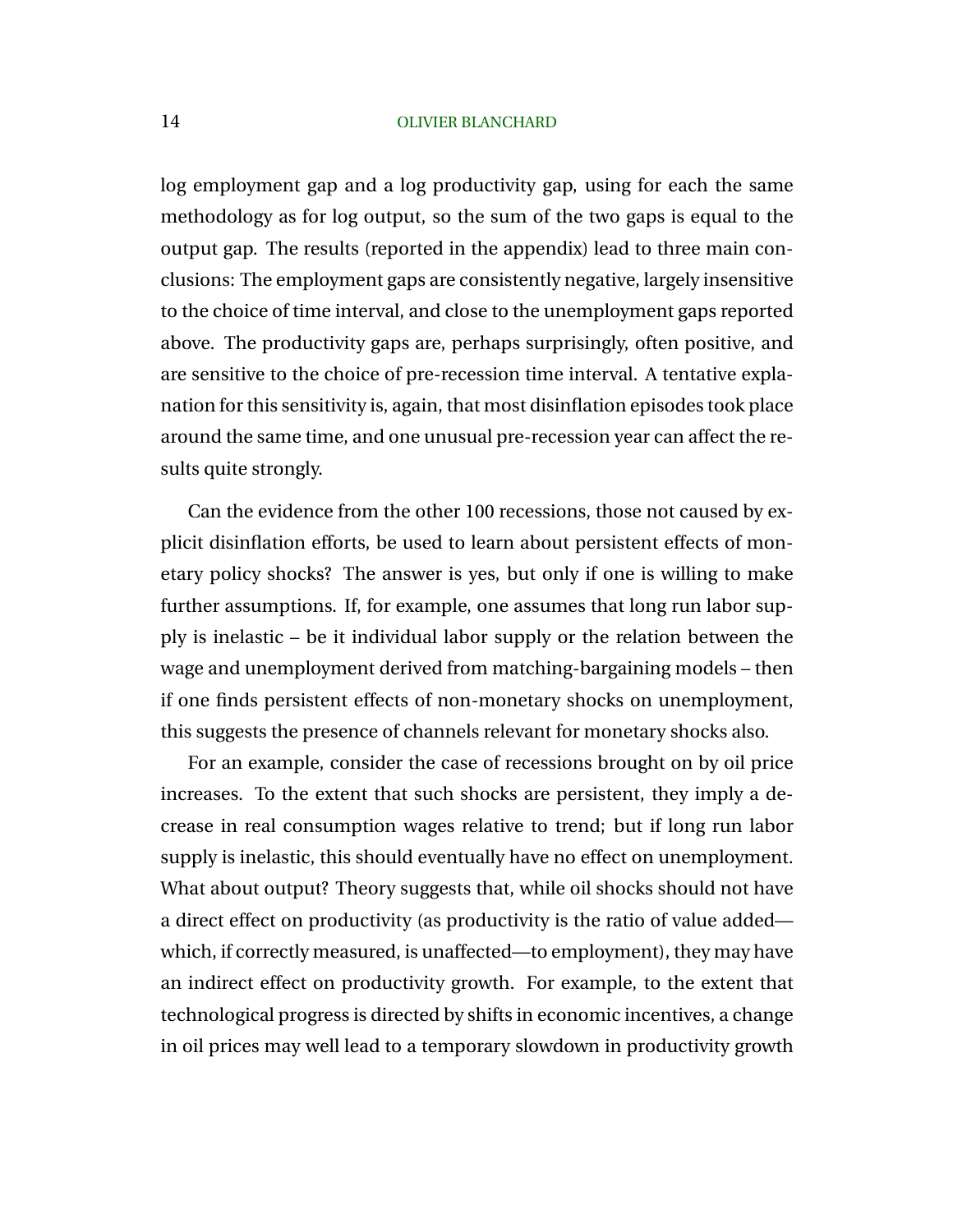as firms have to explore technologies corresponding to the new configuration of relative prices. If so, the productivity level may be lower in the long run than it would have been, absent the increase in the oil price.

Or take the case of recessions brought on by financial crises. By the same argument, if long-run labor supply is inelastic, one would not expect them to lead to a permanent increase in unemployment. But to the extent that they have persistent effects on financial intermediation, be it because of changes in behavior or changes in regulation, they may well also have persistent adverse effects on productivity. For example, banks may become more risk averse, financing projects with lower risk but also, by implication, a lower expected rate of return.

This suggests focusing on unemployment rates, in the same way as I did earlier. The method of classification and the results are described in the appendix, and can be summarized as follows. Looking at the 33 oil-related recessions (all of them taking place from the mid-1970s to the early 1980s) or the 19 recessions brought on by financial crises (12 of them taking place in the late 2000s), the evidence in both cases is of large, highly persistent, increases in unemployment, consistent across pre-recession and post-recession time intervals. The same caveats apply however as for disinflation triggered recessions before: In particular, the oil price related recessions all happen around the two episodes of large oil price increases in the mid and late 1970s, and thus the results could reflect common time effects. The same is true for the majority of financial crisis related recessions. Nevertheless, the fact that most recessions are associated with a positive unemployment gap is quite striking.

For the reasons discussed above, results for output cannot be used to test the independence hypothesis, as the effects on output may well reflect the persistent effects of the specific shocks, and thus would not be present for monetary shocks. They are still worth reporting briefly, with more details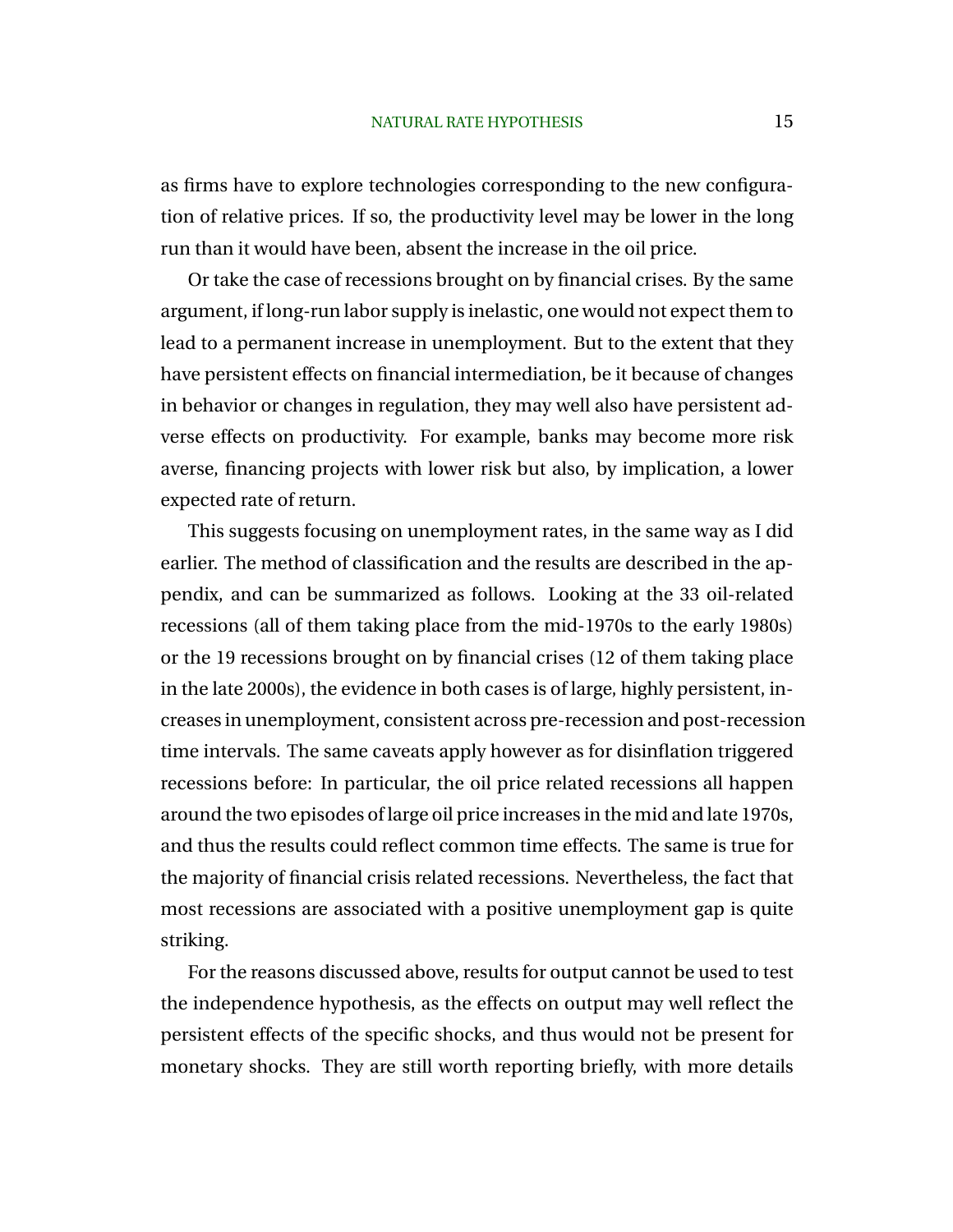given in the appendix. Output gaps associated with oil price related recessions are negative, large, and consistent across time intervals. In contrast to the disinflation related recessions, they reflect mostly productivity gaps. Output gaps associated with financial crisis related recessions are smaller, but also consistent across time intervals. They reflect mostly employment gaps rather than productivity gaps. The current case of the United States stands as an exception. As shown in Figure 1, output remains far below its pre-crisis trend, but the unemployment rate is back to its pre-crisis level. It also shows the limits of the method I have used: There is fairly wide agreement that, at least in the US, the productivity growth slowdown started in fact a few years before the crisis (for example Fernald 2014). If so, the methodology I have used attributes this decrease in productivity (and by implication the decrease in output) incorrectly to the recession.

To summarize: I read the macroeconomic evidence as suggestive of persistent effects of monetary policy on the natural unemployment rate and potential output. But the evidence is not overwhelming. Moreover, looking just at recessions has its limits: It cannot answer whether there are symmetrical effects of booms and recessions, which is a crucial issue for the design of policy. In this context, a closer look at potential channels of persistence and more microeconomic evidence may help to assess potential nonlinearities or asymmetries between recessions and booms.

# **4. Micro evidence on the independence hypothesis: Channels for high persistence**

Persistent effects of monetary shocks on output may come either from employment or from productivity.

Starting with employment, the initial mechanism emphasized by Blan-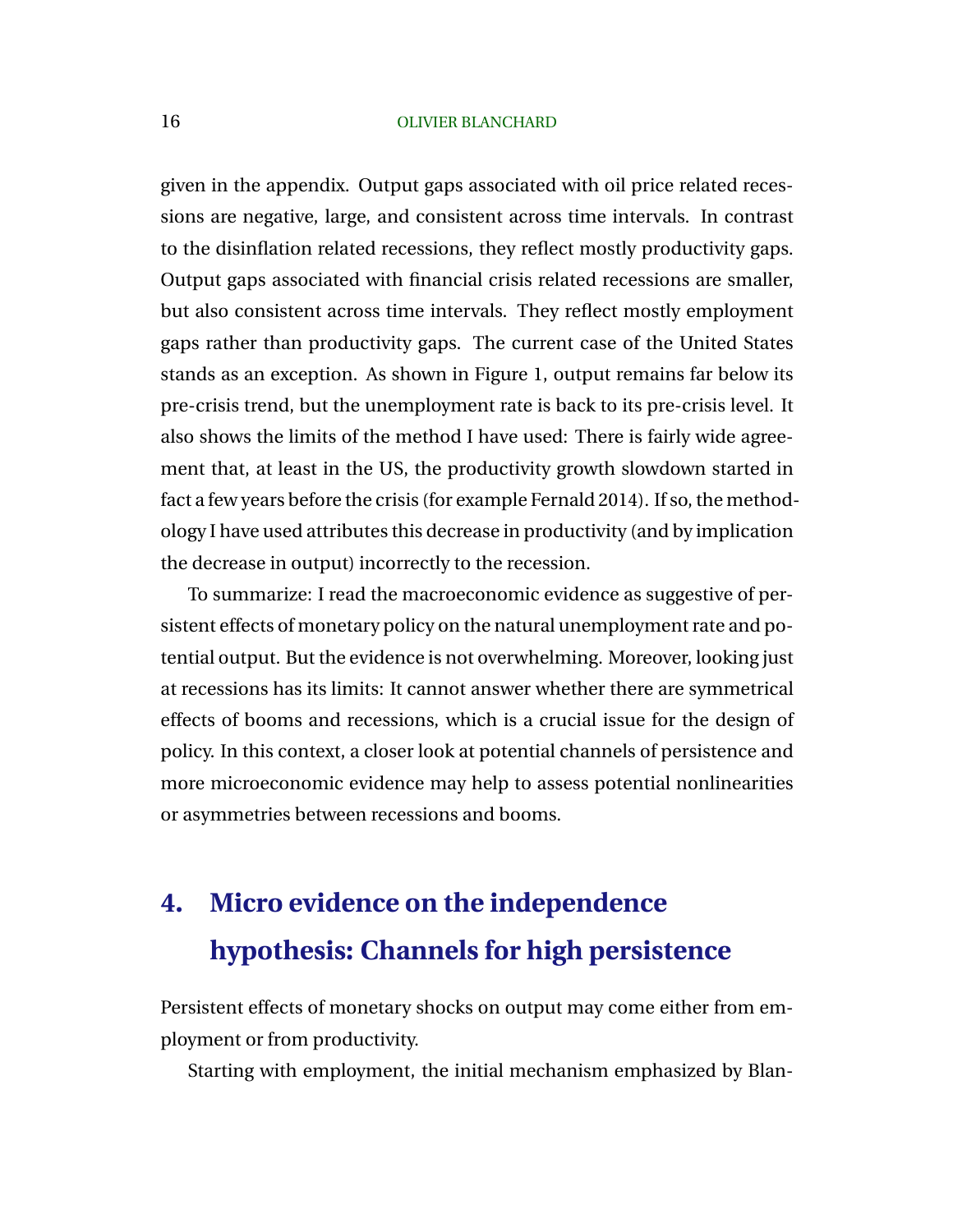chard and Summers (1986) focused on wage formation. In its simplest form, the argument was straightforward. Suppose that employed workers (or the unions representing them) set wages, and did not care about the unemployed. Unemployment would then play no role in wage setting, and would follow a random walk, with no tendency to return to any particular value. After an adverse shock and a recession, it would remain higher. After a boom, it would remain lower. (A modern treatment along these lines, in a microfounded New-Keynesian model with insiders and outsiders, is given by Gali (2016), and shows the long term effects of monetary shocks.)

The argument correctly emphasized the power of insiders in wage formation, but it was too strong. Even if the employed workers do not care about the unemployed, they should care about their own situation, were they to become unemployed. The higher the unemployment rate, the more willing they should be to accept a lower wage. Also, wages are not set unilaterally by workers (or by unions), but rather unilaterally by firms or by a process of bargaining between firms and workers. In this case, wages will reflect the option of firms to hire the unemployed. The higher the unemployment rate, the larger the pool of potential hires, the stronger the firms will be in bargaining. For both reasons, even with selfish insiders, unemployment will matter.

One of the major research developments of the 1980s and 1990s was the development of a framework capturing these aspects, based on matching and bargaining, with the basic framework now known as the DMP model, for the work by Diamond, Mortensen, and Pissarides. It gives a better way to think about the effect of unemployment on wages, and how the strength of the effect depends on the structure of the labor market and on labor market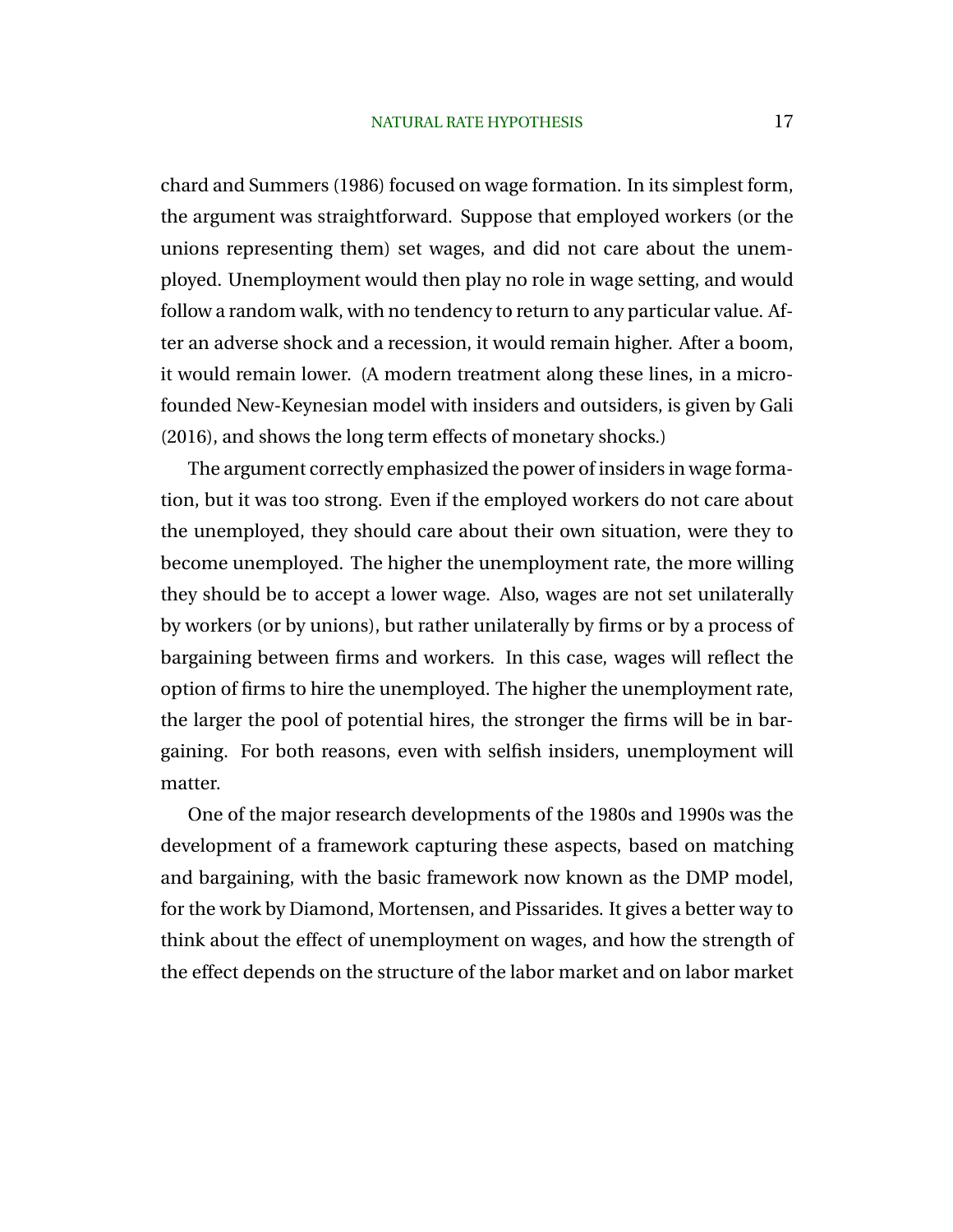institutions.<sup>3</sup>

For example, consider the potential role of employment protection. The higher the firing cost, the smaller the risk for an employed worker to become unemployed (leaving the risk of bankruptcy and firm closure aside), the smaller the effect of unemployment on the wage. The higher the hiring cost, the smaller the risk for an employed worker of being replaced by an unemployed worker, and thus the smaller the effect of unemployment on the wage. In the limit, with high hiring and firing costs, unemployment may indeed have little effect on the wage, and lead to highly persistent effects of monetary policy shocks on the natural rate of unemployment. This analytical framework suggests that high persistence is more likely in countries with high employment protection, more generous unemployment benefits, stronger unions. An in-depth analysis, both theoretical and empirical, of the effect of such cross-country differences on the persistence of shocks on the natural rate and potential output remains however largely to be done.<sup>4</sup>

A subsequent explanation focused on the effect of high unemployment on labor market institutions, and by implication, on the natural unemployment rate. Indeed, the high unemployment rate triggered by the two oil shocks of the 1970s led to an increase in employment protection and in the generosity of unemployment benefits in most European countries (Blanchard and Wolfers 2000). While these measures were taken to limit the initial increase in unemployment and make it less painful, it is likely that they increased the natural rate. However, this explanation is specific to those recessions, and does not provide for a general channel of high persistence.

<sup>&</sup>lt;sup>3</sup>Indeed, the model by Christiano et al. used to generate Figure 2 above incorporates a formalization of the labor market reflecting matching and bargaining. Unemployment is a state variable, leading to a persistent, but not permanent, effect of monetary policy shocks on the natural rate.

<sup>&</sup>lt;sup>4</sup>In Blanchard and Wolfers (2000), we took a first pass at it, by looking at the interaction of shocks and institutions in determining effects of shocks on unemployment. But much remains to be done.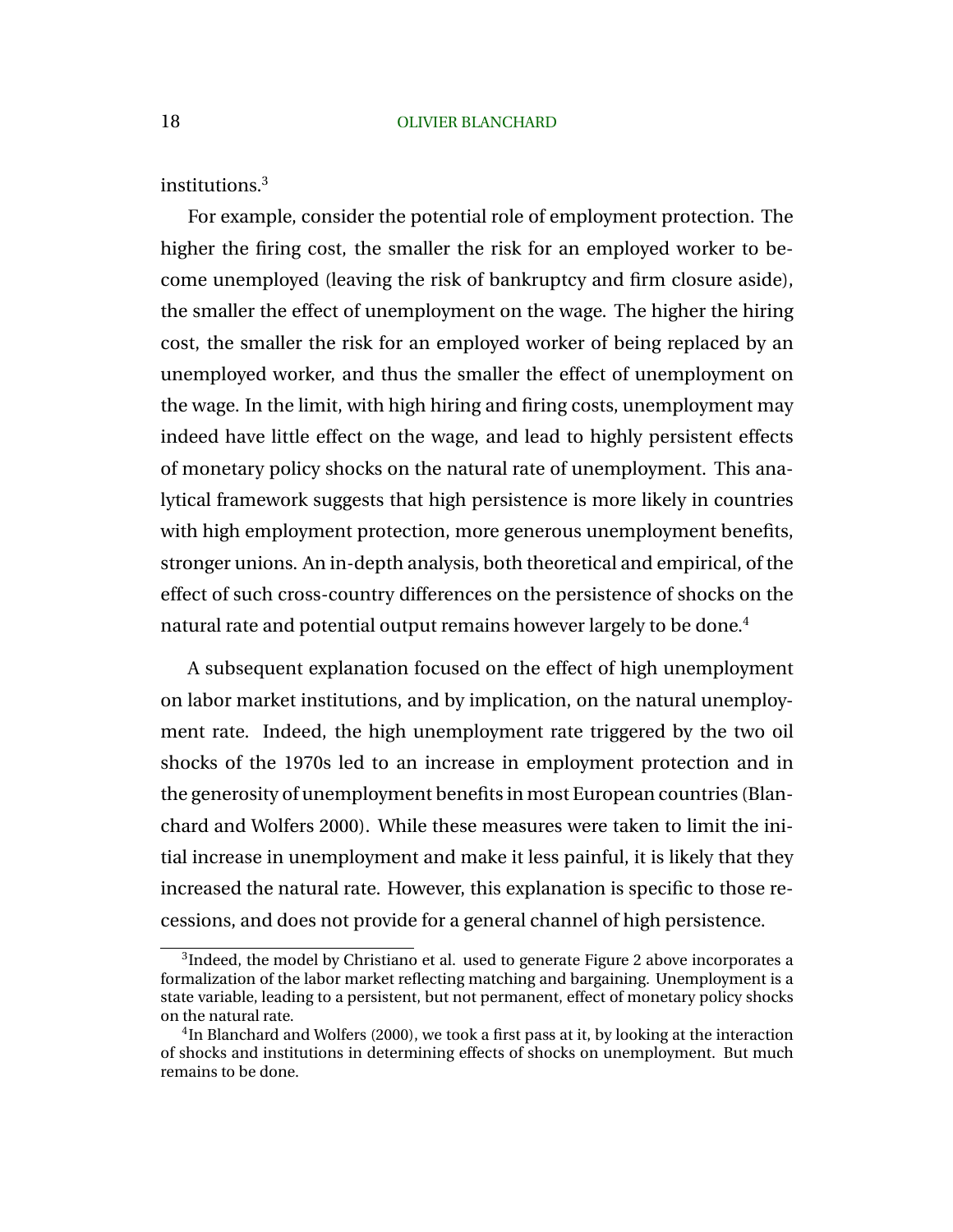Yet another channel, and at this point probably the most popular one among researchers, has focused on the effect of high unemployment on the morale, skills, and employability of the long-term unemployed.

It has long been known that the probability of becoming employed decreases with the duration of unemployment. For example, based on data from the Current Population Survey for 1994-2016, the average probability of becoming employed in the following month decreases from 28 percent if unemployed for less than 27 weeks to 14 percent if unemployed for more than 27 weeks. At the end of 2009, when the U.S. unemployment rate reached a high of 10 percent, the probability of reemployment in the following month was 18 percent if unemployed for less than 27 weeks, but only 10 percent if unemployed for more than 27 weeks.

While these comparisons are suggestive, they do not prove however that the long-term unemployed become less employable. It may be instead that the workers who are the most employable are hired first, and thus the longer the duration, the less employable is the remaining pool. However, two recent papers suggest that hysteresis – in this case, the effect of unemployment duration on employability – might be at work. First, Krueger et al (2014) use the time structure of the Current Population Survey(in the sample for four months, out for eight months, back in for four months) to look at the more relevant longer transition probabilities, and confirm the message from monthly probabilities. On average, for the period 1994 to 2012, the average probability of being employed 15 months later was 55 percent for those unemployed for less than 27 weeks, but only 40 percent for those unemployed for more than 27 weeks. Second, Abraham et al. (2016) link data from the Current Population Survey and the unemployment benefit register, and look at the employment history of the long-term unemployed. They find that the probability of being employed eight quarters earlier is roughly similar for the short-term and the long-term unemployed. If we think of this probability as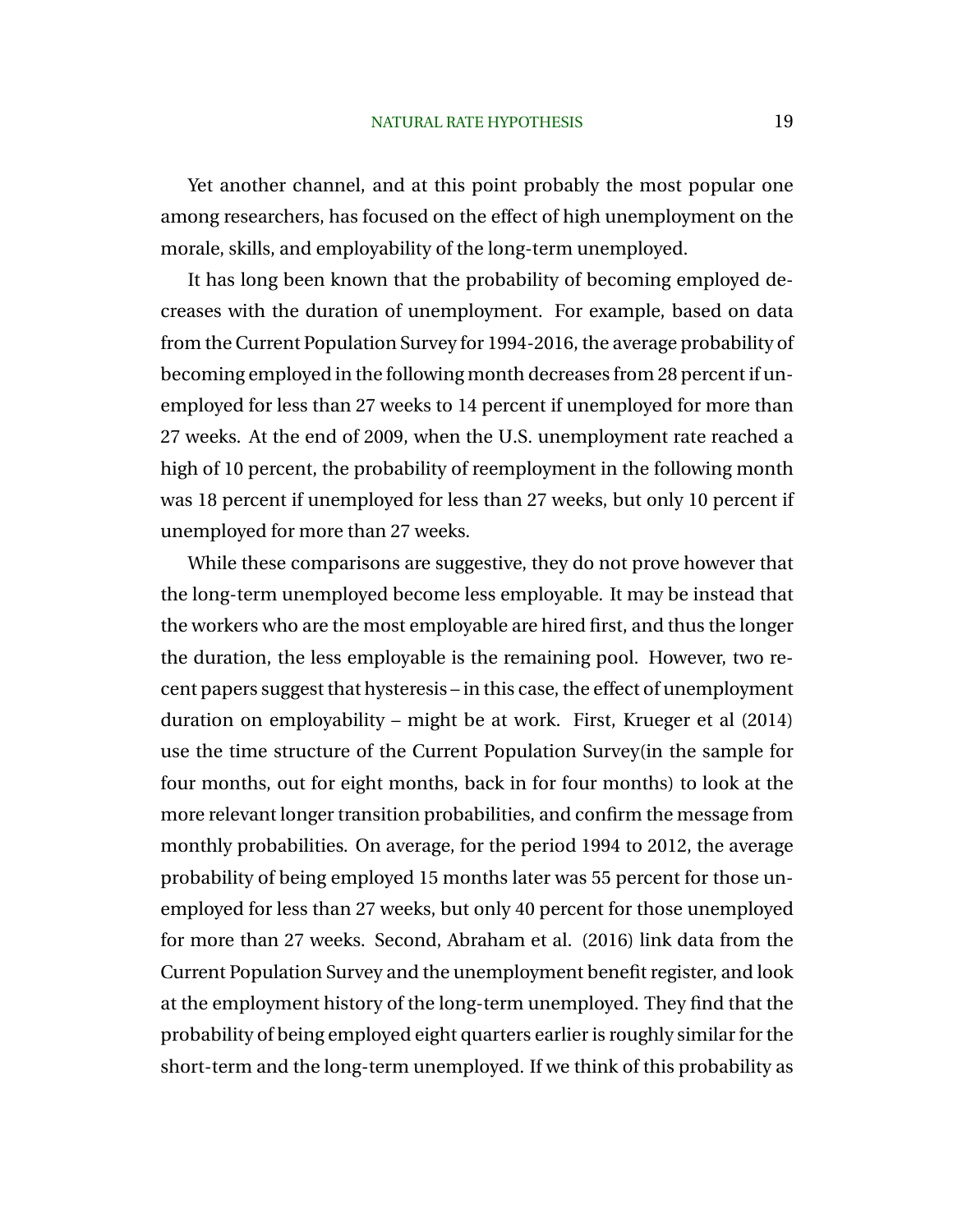a proxy for workers' characteristics, this suggests that the long-term unemployed have roughly the same characteristics as the short-term unemployed, and that their lower probability of becoming employed is primarily caused by the duration of their unemployment rather than by their unobservable characteristics.

One more step is needed to prove the case for hysteresis. It could be that the decreased probability reflects mostly the fact that firms, when they have the choice, often give priority in hiring to those who have been unemployed the least time (a decision rule that Diamond and I (1994) have called "ranking".) If this is the case, so long as unemployment is high and firms get many applicants, the long-term unemployed will be less likely to get a job. But as unemployment decreases and the number of job applicants declines, the long term unemployed will be more often at the front of the line, and see their relative probability of employment increase. What might appear like hysteresis in the short-term will fade away over time. While this hypothesis can be formally tested by looking at relative probabilities of employment as a function of overall unemployment, I have not seen it done. The regressions of transition probabilities for short-term and long-term unemployed on the overall unemployment rate by Krueger et al (see their Table 2) indicate that the relative probabilities do not vary much with the state of the labor market. If so, the data can be seen as providing some evidence for hysteresis.

To the extent that decreased employability is a source of hysteresis, one can then explore non-linearities and asymmetry between recessions and booms. As shown in Figure 5, leaving aside short-run dynamics (which lead to countercyclical loops), the ratio of long-term unemployment to total unemployment is strongly increasing in unemployment. Put another way, the long term unemployment rate is convex in the unemployment rate. If we think of the number of workers who become unemployable as roughly proportional to the number of long-term unemployed, this implies that hystere-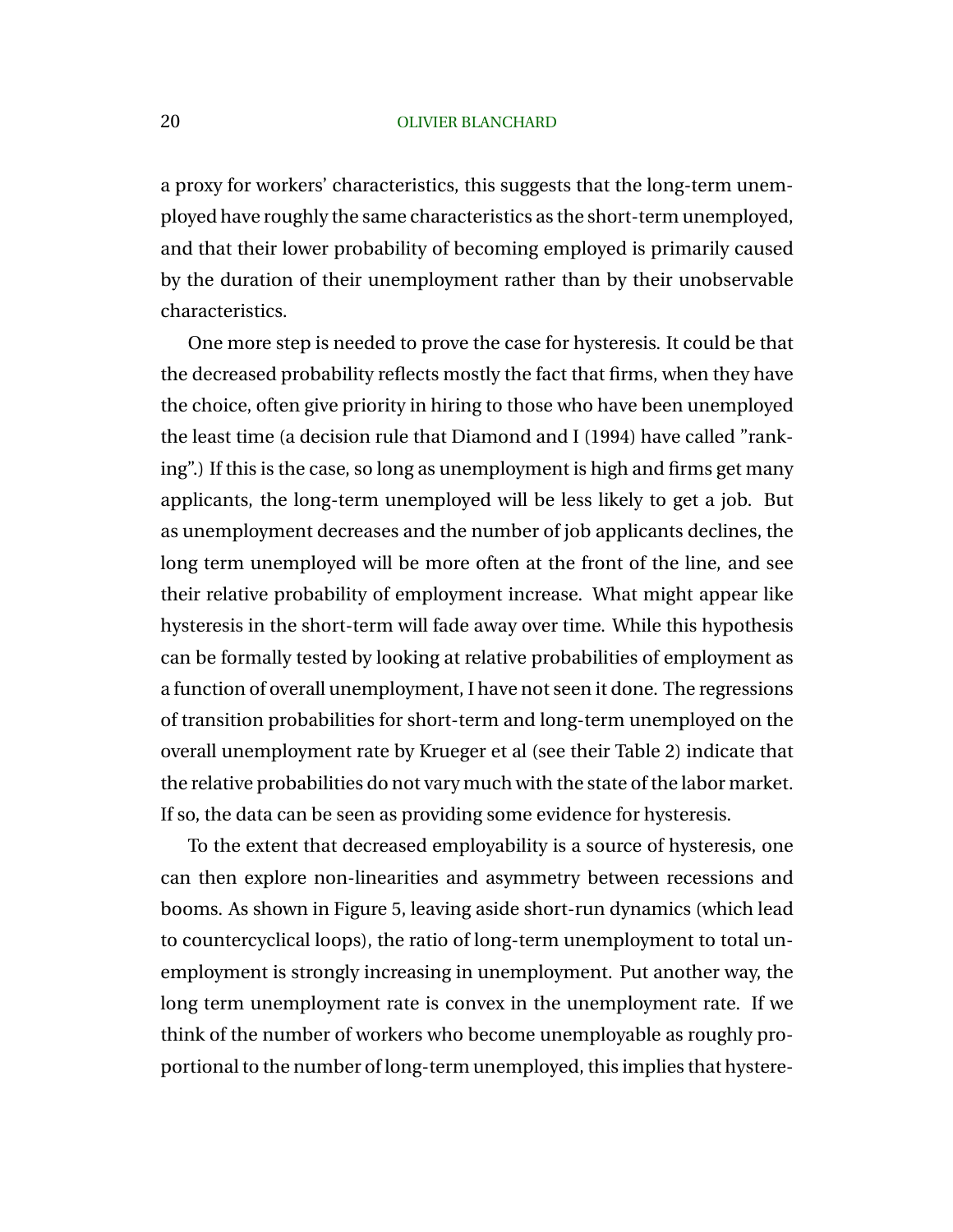# NATURAL RATE HYPOTHESIS 21



## Figure 5:

sis is asymmetric, being more relevant in recessions than in booms.

If some workers become less employable or become discouraged, then the unemployment statistics will fail to capture hysteresis effects fully, because many of these workers will drop out of the labor force. Indeed, a recent question has been whether, in the United States, the high unemployment due to the financial crisis has contributed to the drop in labor market participation from 66 percent in 2007 to 63 percent at the end of 2016. The question is difficult to answer, because there has been a downward trend in the labor force participation rate since about 2000, due to the demography of an aging population. Aaronson et al (2014) conclude that much if not most of the recent evolution of participation can be explained by the trend, rather than by the crisis. . A careful study by Yagan (2017) however reaches a different conclusion. Yagan looks at the employment status of individuals in 2015 as a function of the increase in the unemployment rate in their local market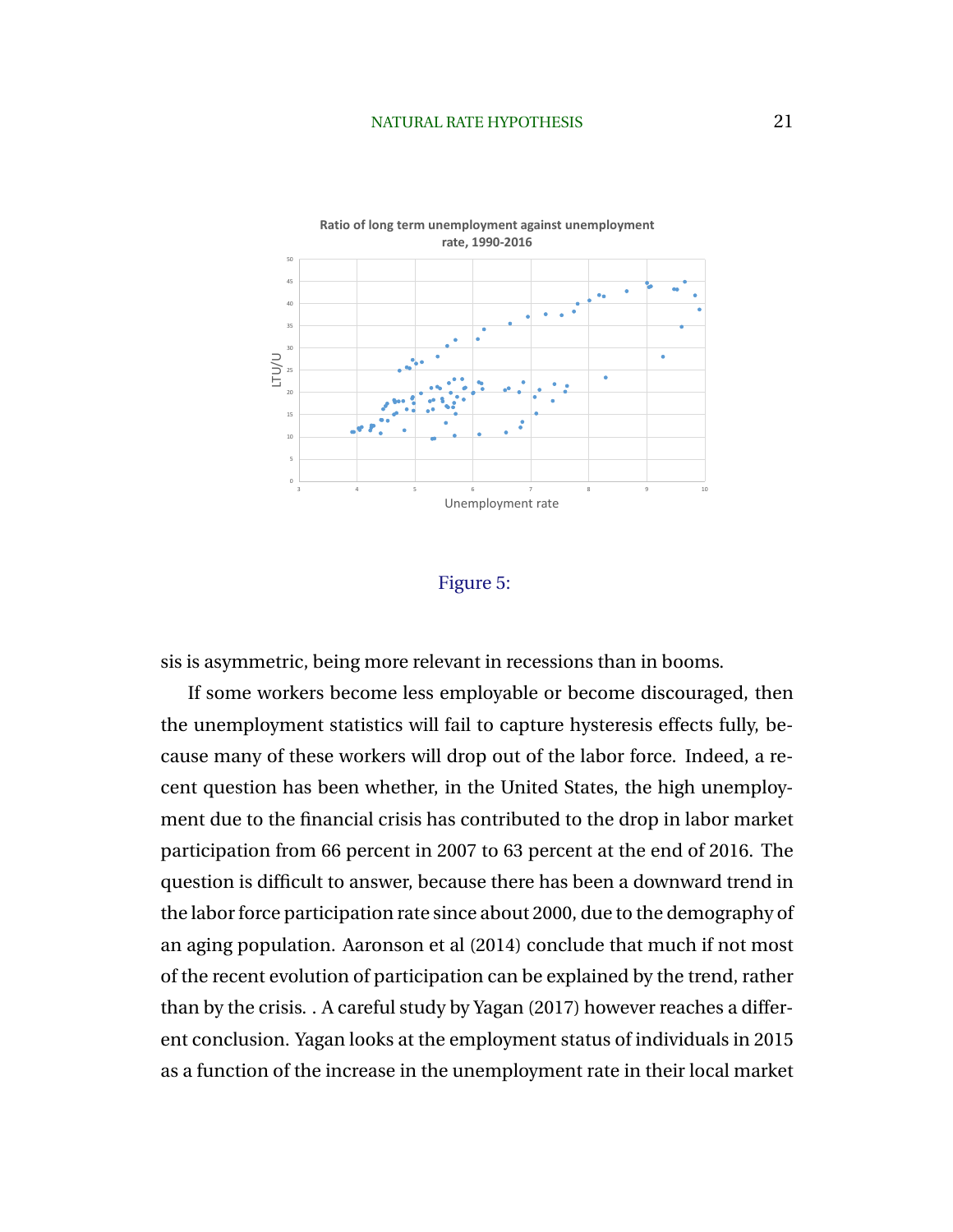from 2007 to 2009, controlling for individual characteristics, and concludes that a 1% increase in the local unemployment rate in 2007-2009 led to a 0.4% decrease in the probability of being employed in 2015. His estimates imply that of the 7.2% decrease in the employment rate from 2007 to 2015 of the birth cohorts aged 30-49 in 2007, 4.8% can be attributed to demographics, and 1.8% can be explained by the hysteretic effect of high unemployment during the Great recession.

A complementary approach is to look at the evidence on disability insurance. Evidence on both applications and acceptances is useful: Cyclical variations in applications for disability insurance can give information about the loss of morale among workers as a result of the state of the labor market. And, once people are accepted and start receiving disability payments, terminations are rare, except for infrequent program clampdowns (Autor and Duggan 2006). This implies that, to the extent that recessions lead to increases in disability insurance rolls, they have a hysteretic effect on the labor force.

Figure 6 plots the ratio of the flow of applications to the 25-64 year-old population against the unemployment rate for the period 1965 to 2014. The relation is strong, statistically and economically significant. An increase in the unemployment rate from say 5 to 10 percent increases the disability ratio by 0.3 percent (or about 600,000 workers). If one takes the sum of annual unemployment rates in excess of 5 percent since 2008, which is roughly equal to 20 percent, this implies an additional 2.4 million more disability applications, and given an acceptance rate of about 35 percent, a permanent reduction in the labor force of about 800,000 workers. This channel may be seen as a strong piece of micro evidence in favor of hysteresis, relevant not just for disability insurance, but for the effect of unemployment on labor supply more generally. (In contrast to the previous graph however, there is no ev-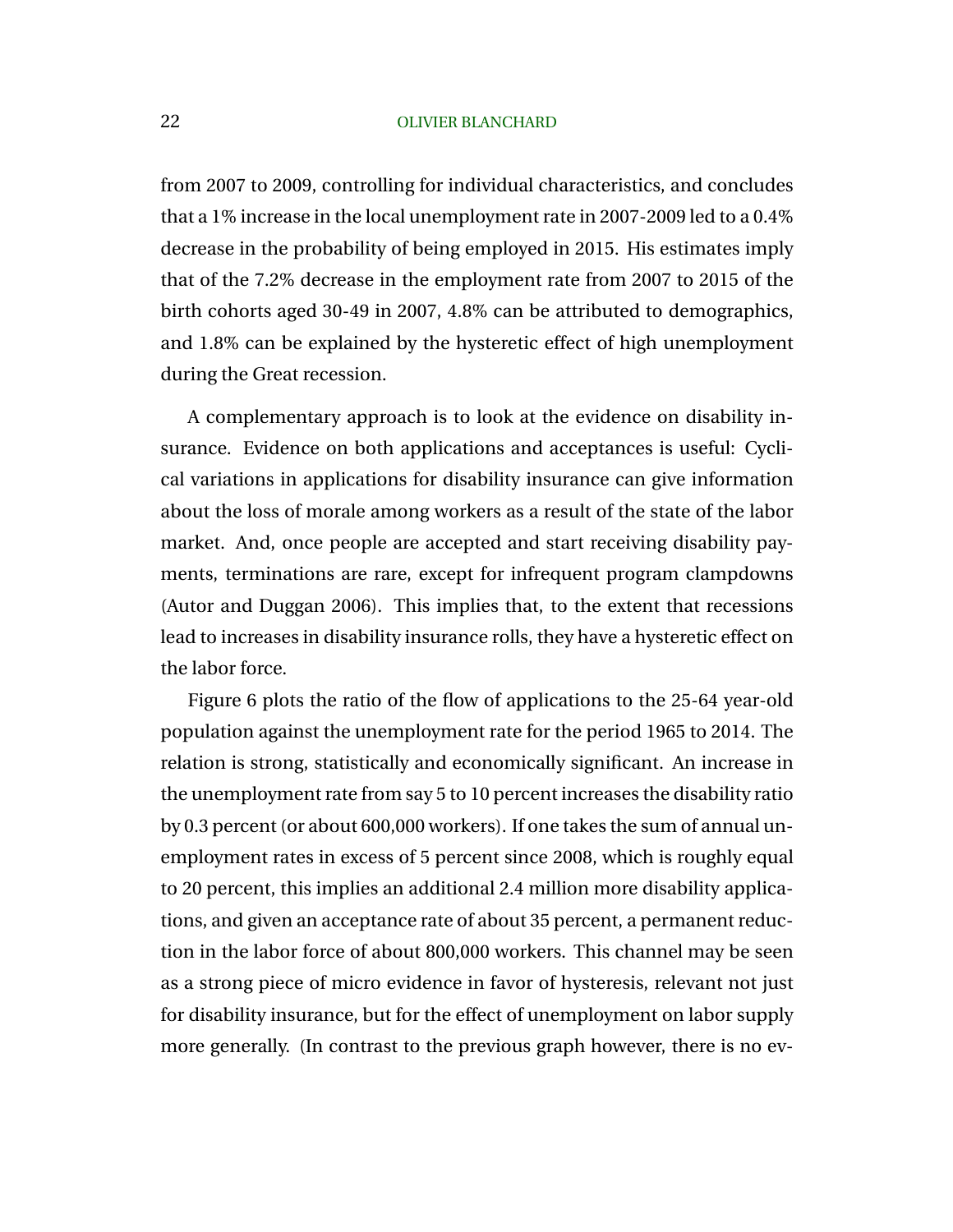# NATURAL RATE HYPOTHESIS 23





idence of a convex relation between applications and unemployment, thus no evidence of asymmetry between the effects of high and low unemployment.)

The macroeconomic evidence given earlier, suggested that, at least for disinflation-related recessions, the main channel of persistence was through employment rather than productivity. Nevertheless, it is useful to briefly explore this potential channel as well.

I discussed earlier the role of lower capital accumulation in leading, during the recession, to a decrease in labor productivity given total factor productivity. Rough computations suggest however that the decline in the capital stock during a typical recession, and by implication the effect on labor productivity given total factor productivity, are small. Theory suggests however that recessions could have a permanent effect on total factor produc-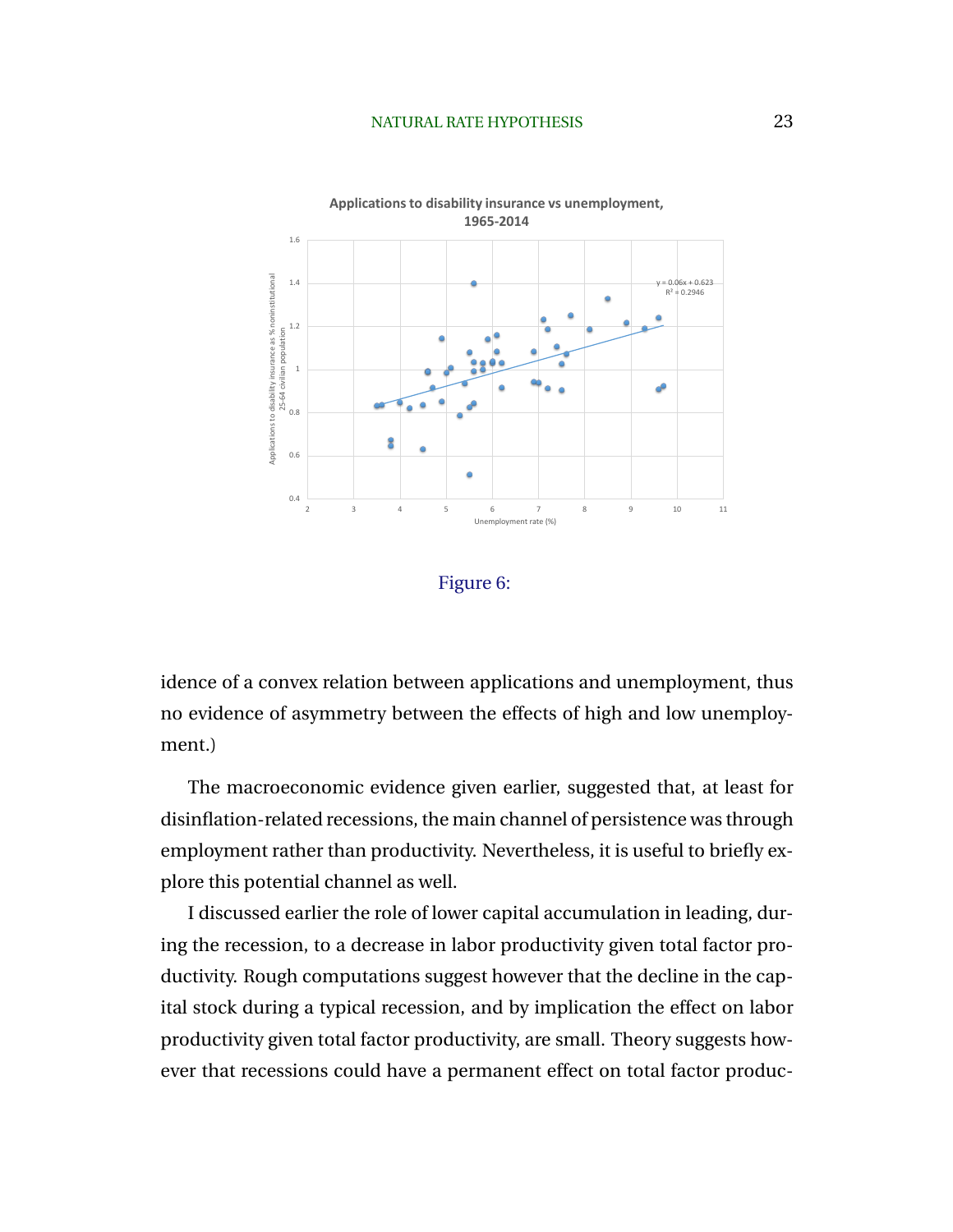tivity itself and, by implication, on labor productivity. If we think, somewhat simplistically, of total factor productivity as being determined in part by the sum of past spending on research and development, then lower research and development during a recession will lead to permanent lower total factor productivity (and a boom will do the reverse). However, the empirical evidence suggests again limited effects: A regression of the rate of change of research and development spending on the rate of change of GDP for the period 1960-2013 for the United States delivers a low  $R^2$  and a coefficient of about 1 (the regression is given in the appendix). This implies that a 1 percent decrease in GDP is associated with a decrease in research and development spending of 1 percent of itself, a small effect.

Another potential way in which recessions may affect total factor productivity is through their effect on the speed of adoption of inventions. Anzaotegui et al. (2016) look at the effects of (detrended) GDP per person on the speed of adoption of 26 technologies in the United States and the United Kingdom over the period 1947 to 2003. They find that low activity indeed has a negative effect on the speed of adoption. To the extent however that full adoption still eventually takes place, this suggests only a temporary slowdown in productivity growth – persistence rather than permanence of the effects of recessions.

Yet another channel discussed in the literature is the effect of recessions on reallocation, and in turn on productivity growth. The sign of the effect is a priori ambiguous. Recessions may force low productivity firms to close sooner, leading to more creative destruction and an increase in productivity. Alternatively, if the bankruptcy process is inefficient, it may instead force some high productivity firms with high debt to close, leading to a decrease in productivity (for example, see Caballero Hammour (1994).) Looking at past U.S. recessions, Foster et al. (2014) estimate that the effect has been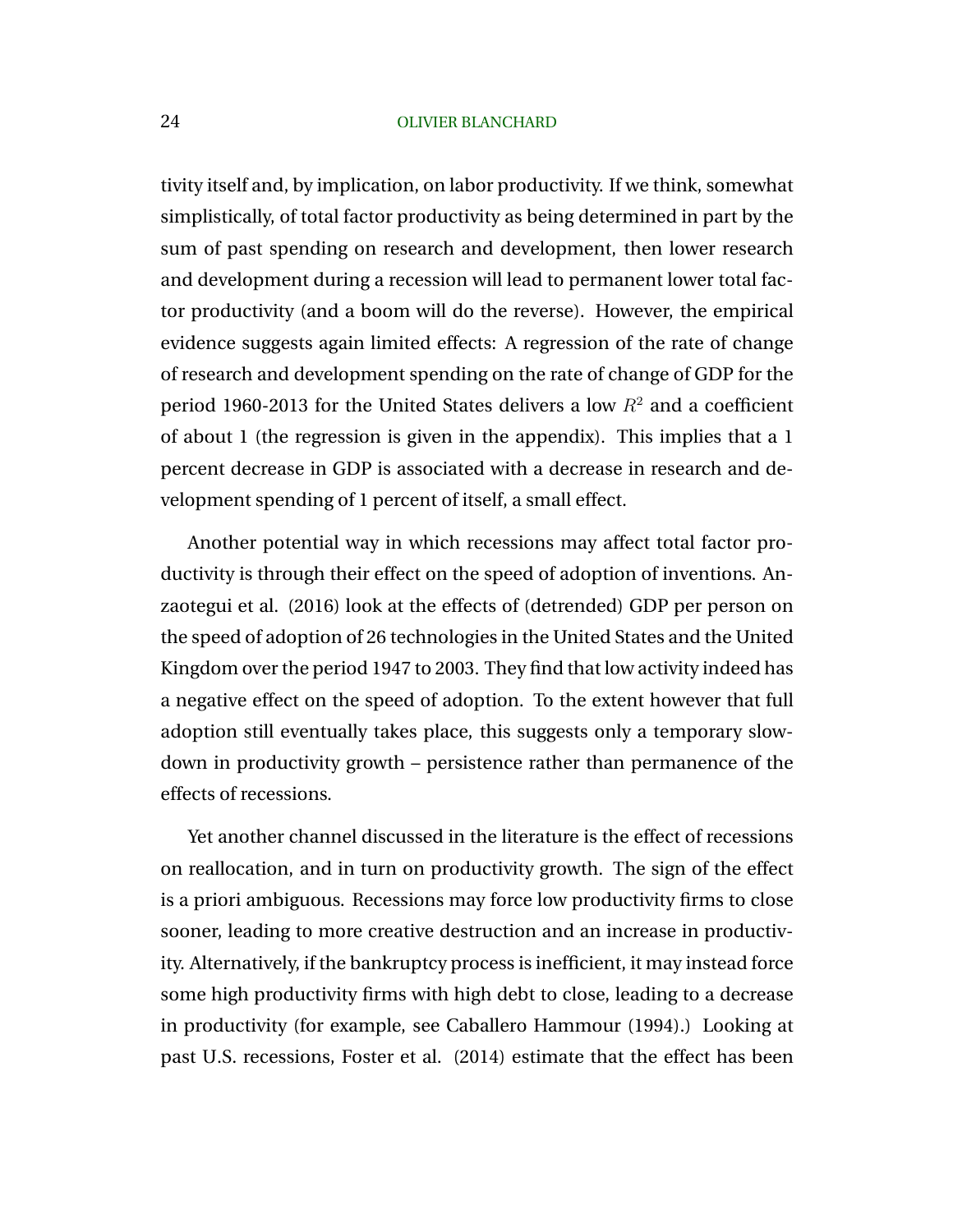generally positive and surprisingly large. Other things equal, and with the exception of the recession associated with the financial crisis, the reallocation due to recessions has typically led to increases in productivity growth of 0.4 to 0.8 percent depending on the depth of the recession (a result which fits the finding of often positive productivity gaps in disinflation-induced recessions in the previous section).

To summarize: Of the microeconomic channels potentially behind high persistence, the most persuasive one appears to be that high unemployment leads some workers to be less employable or to give up on looking for jobs, increasing unemployment or reducing the labor force, and by implication, leading to a persistent effect on potential output.

# **5. The accelerationist hypothesis**

The story of the changing Phillips curve – the relation between inflation and unemployment – has been told many times. Soon after Friedman's (1968) presidential address, and just as he had predicted, the trade-off between the unemployment rate and the inflation rate which had characterized the 1960s started to weaken, replaced in time by the "accelerationist Phillips curve", a relation between the unemployment rate and the change in the inflation rate. Put another way, the coefficient on lagged inflation in the Phillips curve steadily increased from a value close to 0 to a value close to 1.

This shift was documented in real time during the 1970s. For example, Perry (1970) estimated the coefficient on lagged inflation to be 0.34, while Perry (1978) estimated the same coefficient as 1.0. Starting in the 2000s however, the coefficient has sharply declined, and appears now to be again close to zero. This is shown in Figure 7, which gives the evolution of the coefficient on lagged inflation in a simple specification regressing CPI inflation on a constant term, itself lagged and the unemployment rate, using annual data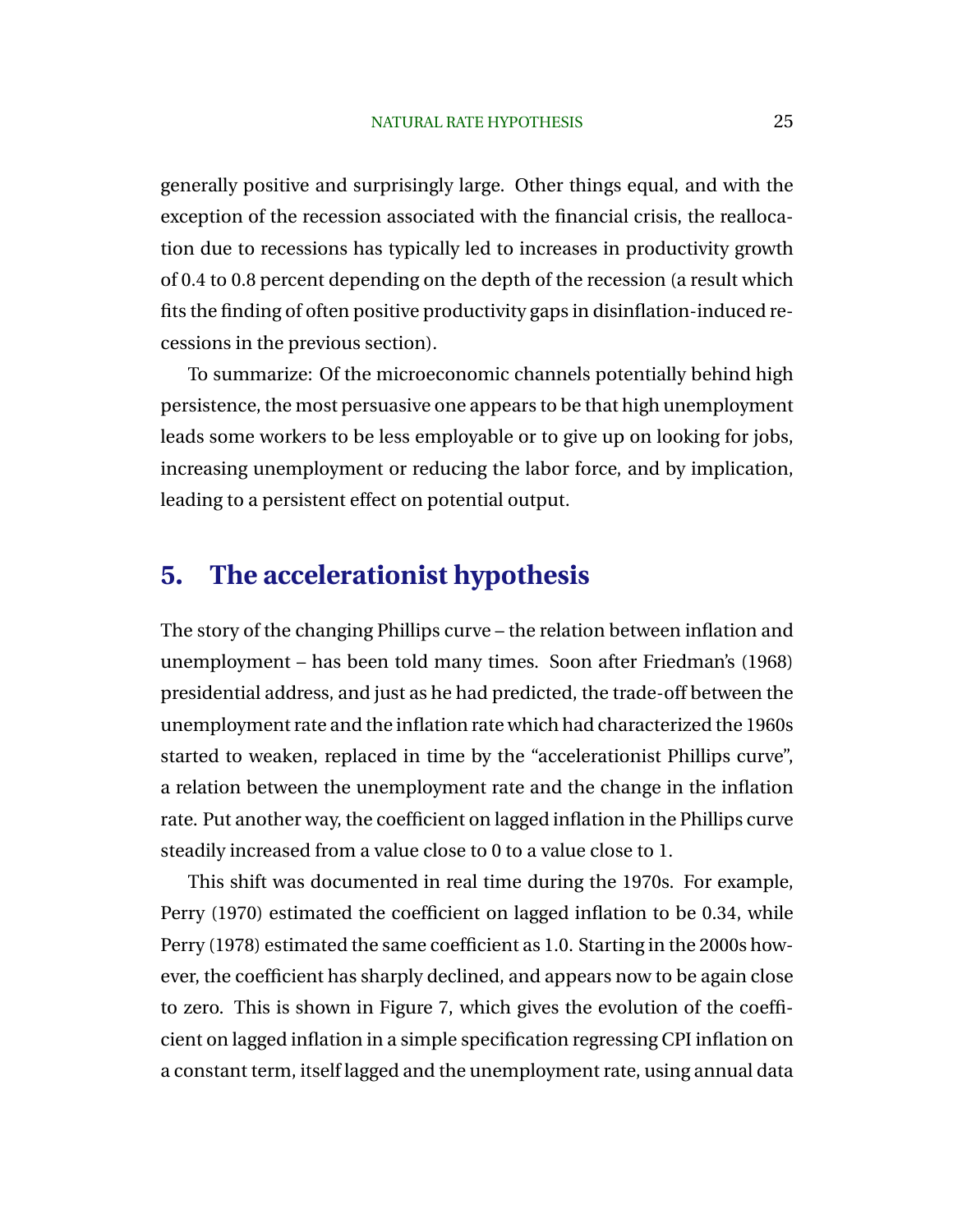since 1948, and backward-looking rolling samples of 15 years. It shows the increase in the coefficient early on, the long period of stability around 1, and the sharp recent decline. The coefficient today is not significantly different from zero.

A small detour: There is another dimension of change of the Phillips curve which is not directly relevant to the issue at hand, but is much discussed and must be mentioned. Since the mid 1990s, the coefficient measuring the effect of unemployment on inflation has become smaller and less precisely estimated over time (see for example Blanchard et al. 2015, and Miles et al 2017). The origin of this decrease remains largely mysterious. This smaller and imprecise estimate makes it hard to pin down what the natural rate, and raises additional challenges for macroeconomic policy. Some researchers have argued that unemployment no longer has an effect on inflation, at least over some unemployment and inflation range. If it were true, this would have dramatic implications for macroeconomic policy (see for example Farmer 2013), or Dupraz et al (2017) for the implications of strict downward nominal wage rigidity). I find it difficult to believe that a tighter labor market does not lead to more upward pressure on real wages, and in turn, given expected inflation, upward pressure on nominal wage inflation. Indeed, I read the evidence as suggesting that the effect of unemployment on wage determination and in turn on wage inflation, while smaller, remains positive.

Returning to the decrease in the coefficient on past inflation, there can be little doubt that is primarily a change in expectation formation: more specifically, that those setting prices and wages now react less to movements in past inflation. However, as the Lucas critique has made clear, even a zero coefficient does not imply that there is an exploitable trade-off between unemployment and inflation. Thus, the question is what hides behind this change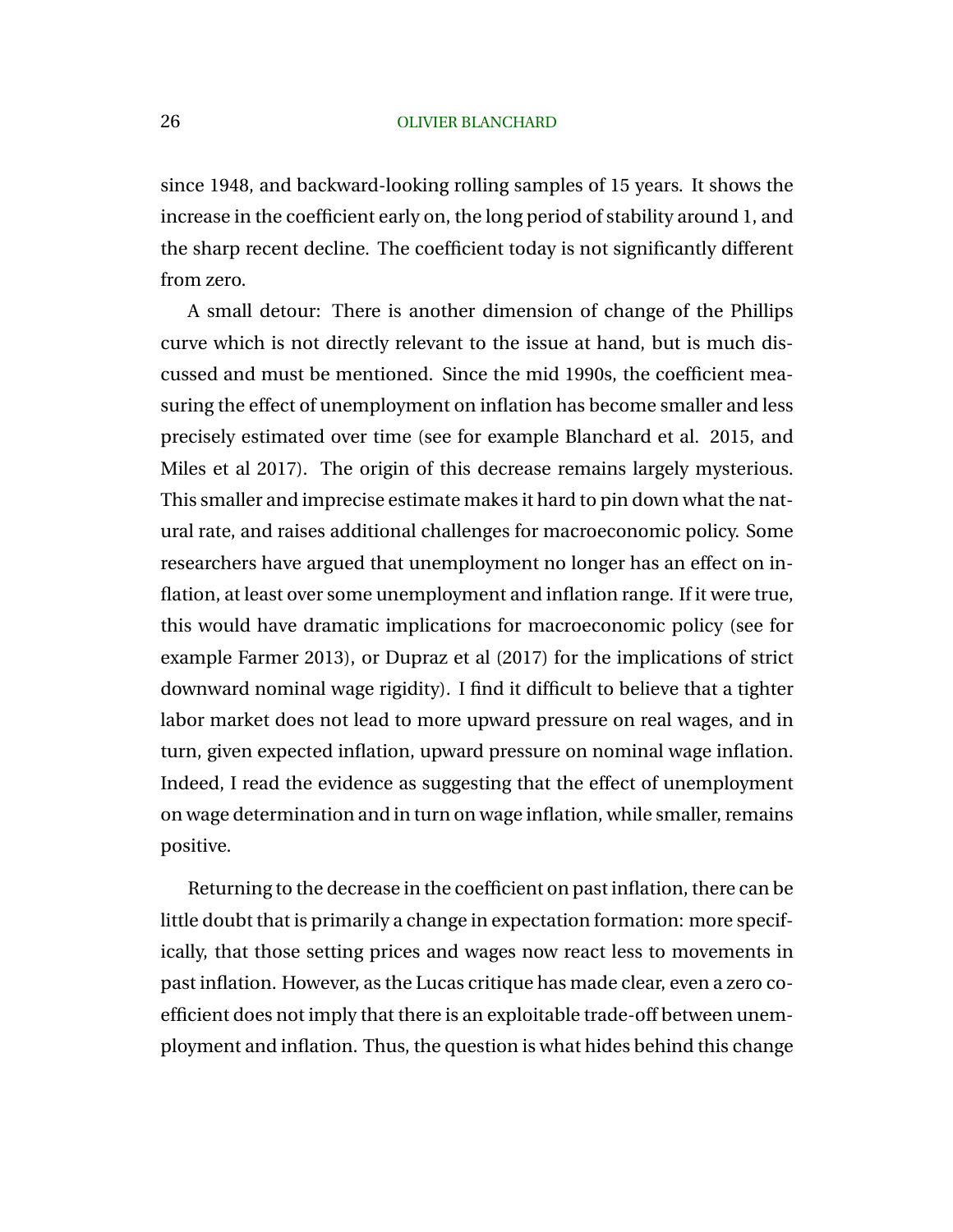

# Figure 7:

in expectations.

I can think of two explanations. First, more stable inflation expectations may arise from increased credibility of monetary policy. In turn, monetary policy may be more credible because of the adoption of inflation targeting, a more explicit target for inflation, and the decrease in the standard deviation of inflation. Second, the experience of low and stable inflation may mean that it is no longer salient, and movements in inflation are ignored by wage and price setters. To quote Alan Greenspan (2001): "Price stability is best thought of as an environment in which inflation is so low and stable over time that it does not materially enter into the decisions of households and firms."

Which of these explanations is more relevant has important implications for the natural rate hypothesis. Under the first explanation, any attempt by the central bank to decrease unemployment below the natural rate and, in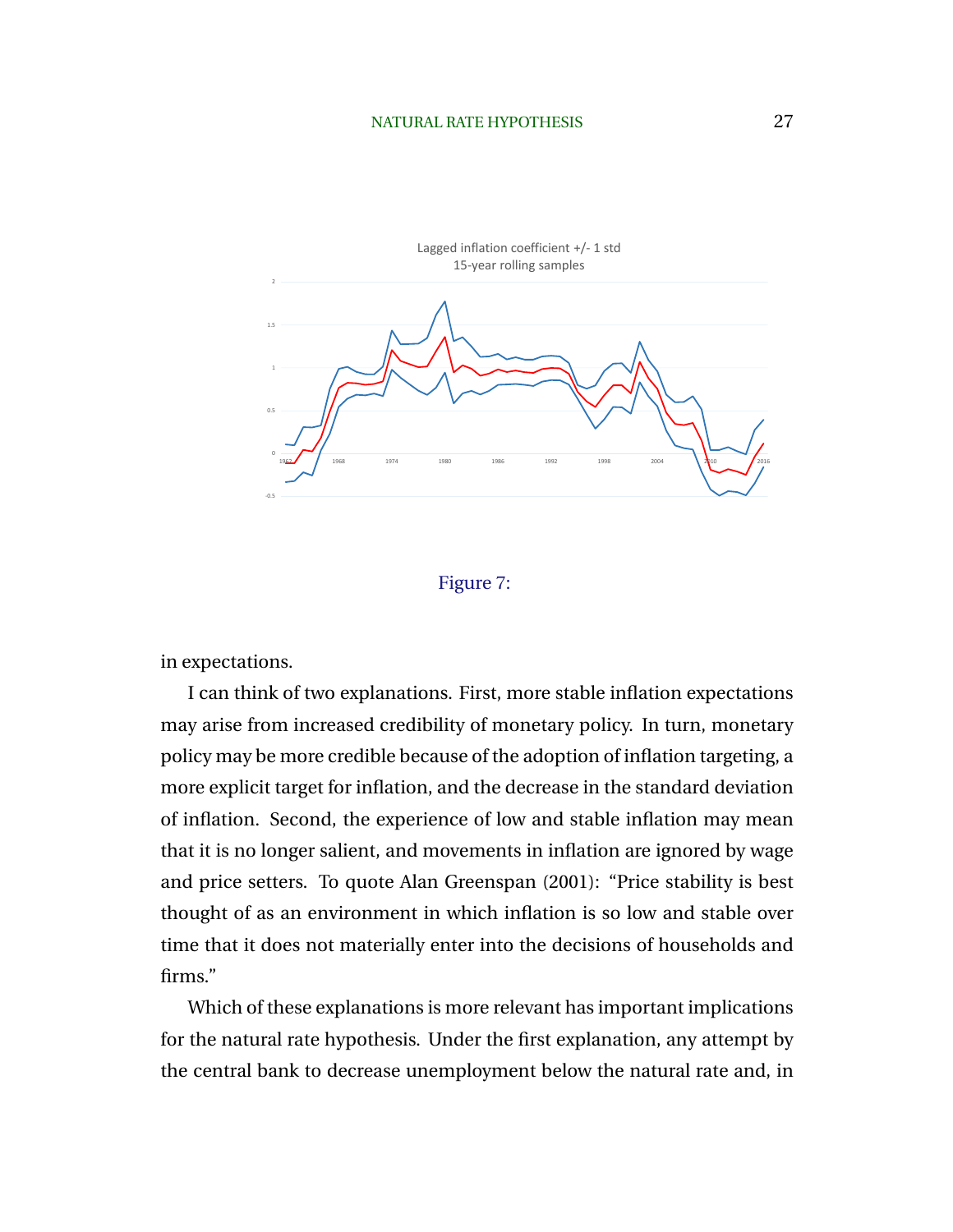doing so, increase core inflation will decrease credibility and lead to an adjustment of expectations. Under the second, the central bank may be able to decrease unemployment and increase inflation without affecting expectations, so long as inflation remains low enough not to become salient.

How can one tell which of the hypotheses is more relevant? If credibility of the inflation target is the underlying explanation, then inflation expectations should respond more to core inflation, and less to deviations of headline inflation from core. If instead, decreased salience is the reason, one should find that inflation expectations respond little to core, but respond to deviations of headline from core, coming for example from sharp, and thus more salient, changes in gas prices.

|                                                                              | 1981-3 to 1995-4 |            | 1996-1 to 2016-1 |            |        |
|------------------------------------------------------------------------------|------------------|------------|------------------|------------|--------|
|                                                                              | spf              | michigan   | spf              | michigan   |        |
|                                                                              |                  |            |                  |            |        |
| core                                                                         | $0.498***$       | $0.375***$ | $0.547***$       | $-0.111$   |        |
|                                                                              | [0.038]          | [0.061]    | [0.052]          | [0.125]    |        |
|                                                                              |                  |            |                  |            |        |
| headline minus core                                                          | 0.125            | $0.288***$ | $0.077**$        | $0.231***$ | Robust |
|                                                                              | [0.099]          | [0.093]    | [0.029]          | [0.060]    |        |
|                                                                              |                  |            |                  |            |        |
| constant                                                                     | $2.024***$       | $1.873***$ | $1.098***$       | $3.134***$ |        |
|                                                                              | [0.174]          | [0.267]    | [0.103]          | [0.244]    |        |
| <b>Observations</b>                                                          | 58               | 58         | 83               | 83         |        |
| R-squared                                                                    | 0.75             | 0.66       | 0.60             | 0.19       |        |
| standard errors in brackets. ***: $p < 0.01$ , **: $p < 0.05$ , *: $p < 0.1$ |                  |            |                  |            |        |

Table 1: Regressions of professional and consumers' forecasts of inflation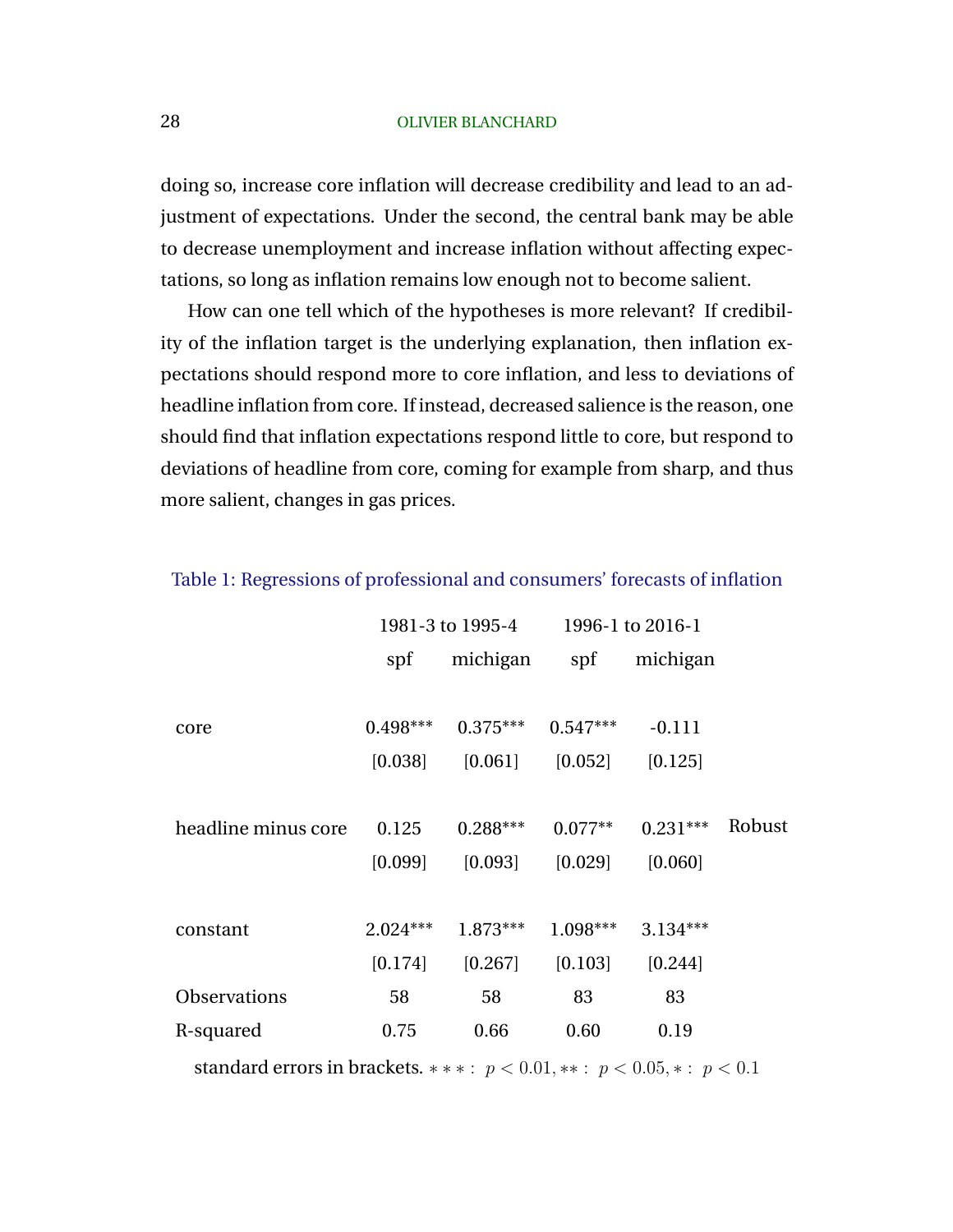Given this motivation, Table 1 shows the results of regressions of inflation expectations on core and headline inflation. It looks at two measures of inflation expectations: the forecast of one-year ahead inflation as reported by the Survey of Professional Forecasters (columns 1 and 3), and the forecast constructed from the Michigan survey of consumers (columns 2 and 4).  $(5)$ (One wishes that there was a corresponding series of inflation forecasts held by firms, but such a series does not exist.) The first explanatory variable is a four-quarter moving average of core inflation—the Consumer Price Index excluding volatile energy and food prices. The second explanatory variable is the 4-quarter moving average of headline inflation minus core inflation. The first two columns look at the subperiod 1981-3 to 1995-4, while the last two columns look at the subperiod 1996-3 to 2016-1. The basic results in the table are robust to using 2-quarter to 8-quarter averages, and to dividing the sample at any date in the 1990s.

The regression results suggest two conclusions. First, professional forecasters put more weight on core than on the deviation of headline from core. In the more recent sample, the weight on core has increased, the weight on the deviation has decreased, suggesting indeed higher credibility of monetary policy.

Second, consumers put instead more weight on the deviation of headline minus core than on core. And in the more recent sample, they appear not to put any weight on core (I have no ready explanation for the negative, but insignificant, coefficient on core), and some weight, although less than before, on the deviation of headline from core. This is suggestive of decreased salience: Consumers now ignore inflation, unless some large change, such

<sup>5</sup>The questions asked of consumers are: During the next 12 months, do you think prices in general will go up, or go down, or stay where they are? If people answer "up" or "down", they are then asked: By about what percent do you expect prices to go (up/down) on the average, during the next 12 months? If they give an answer greater than 5%, they are probed to make sure they understood the question. The details of aggregation are given in Curtin (1996)]. What is reported is the median of the distribution.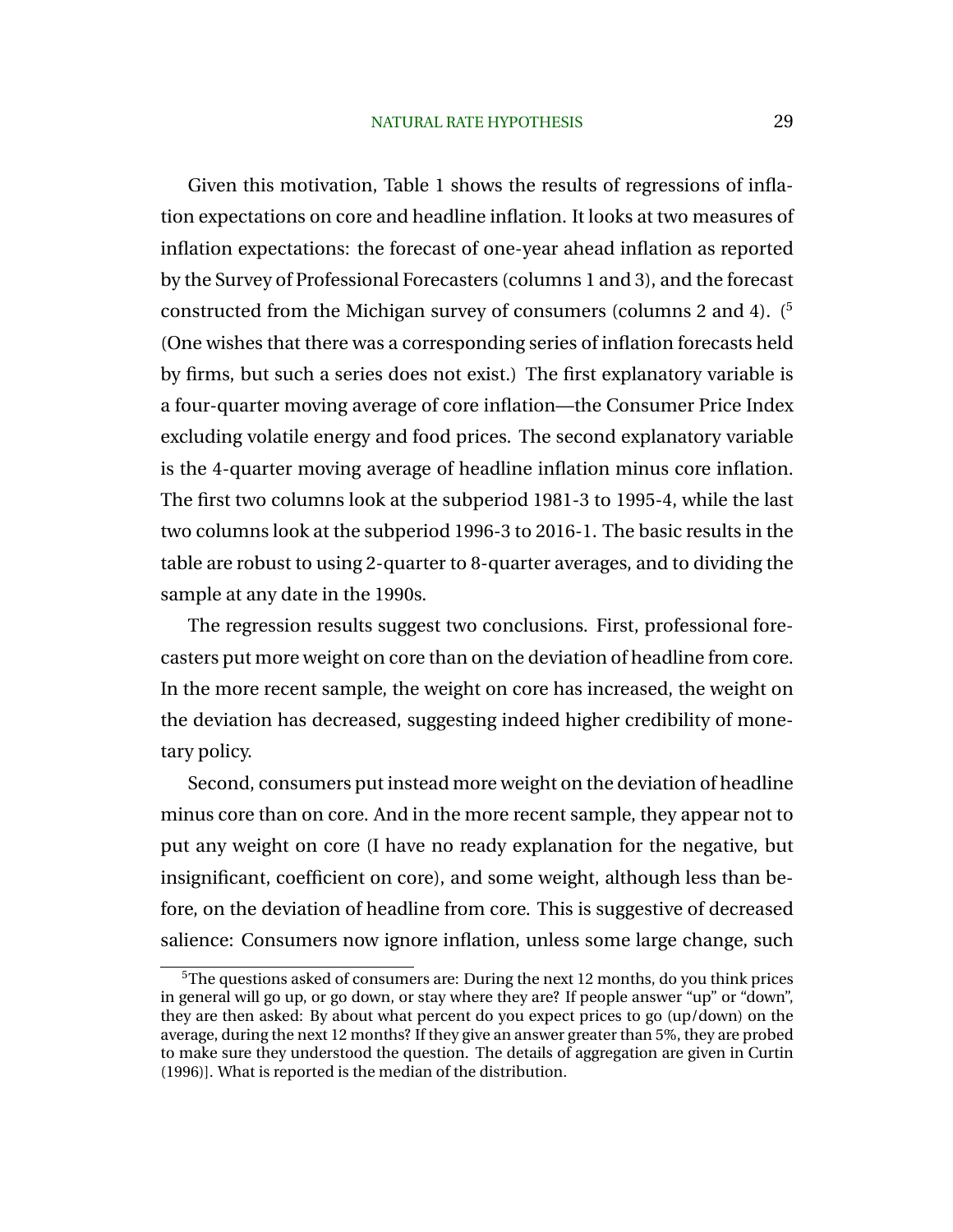as a change in gas or food prices, takes place.

To summarize: The econometric relation between unemployment and inflation today is at odds with the accelerationist hypothesis, suggesting that inflation expectations have become largely non-responsive to actual inflation. While increased credibility of policy is clearly a factor, the evidence from consumers' expectations suggests that decreased salience may be at work. To the extent that these expectations, together with those of firms, are the relevant determinants of wage and price decisions, then, so long as inflation remains low enough, there may be an exploitable persistent, if not permanent, trade-off between unemployment and inflation.

# **6. Policy Implications and Conclusions**

The policy implications of deviations from the natural rate hypothesis depend very much on the specific channels, the non-linearities, the asymmetries that each of these channels implies. Persistence based on loss of morale or skills by workers may have different welfare implications from hysteresis based on insider-outsider considerations.<sup>6</sup> Persistence based on the effects of long-term unemployment is more likely to be asymmetric than hysteresis based on the effects of activity on R&D and technological progress. It is also more likely to be non-linear with respect to the depth and the length of recessions. At this point, the empirical evidence is just too crude to give us precise guidance.

Yet the basic implications of deviations from either the independence hypothesis or the accelerationist hypothesis, or both, can be shown simply.

Start with the independence hypothesis. Assume that (the log of) poten-

 ${}^{6}$ Gali 2016 gives a full treatment of policy implications in a model where hysteresis is derived from insider-outsider considerations. See also the analysis of optimal monetary policy in an insider-outsider model by Alogoskoufis (2017)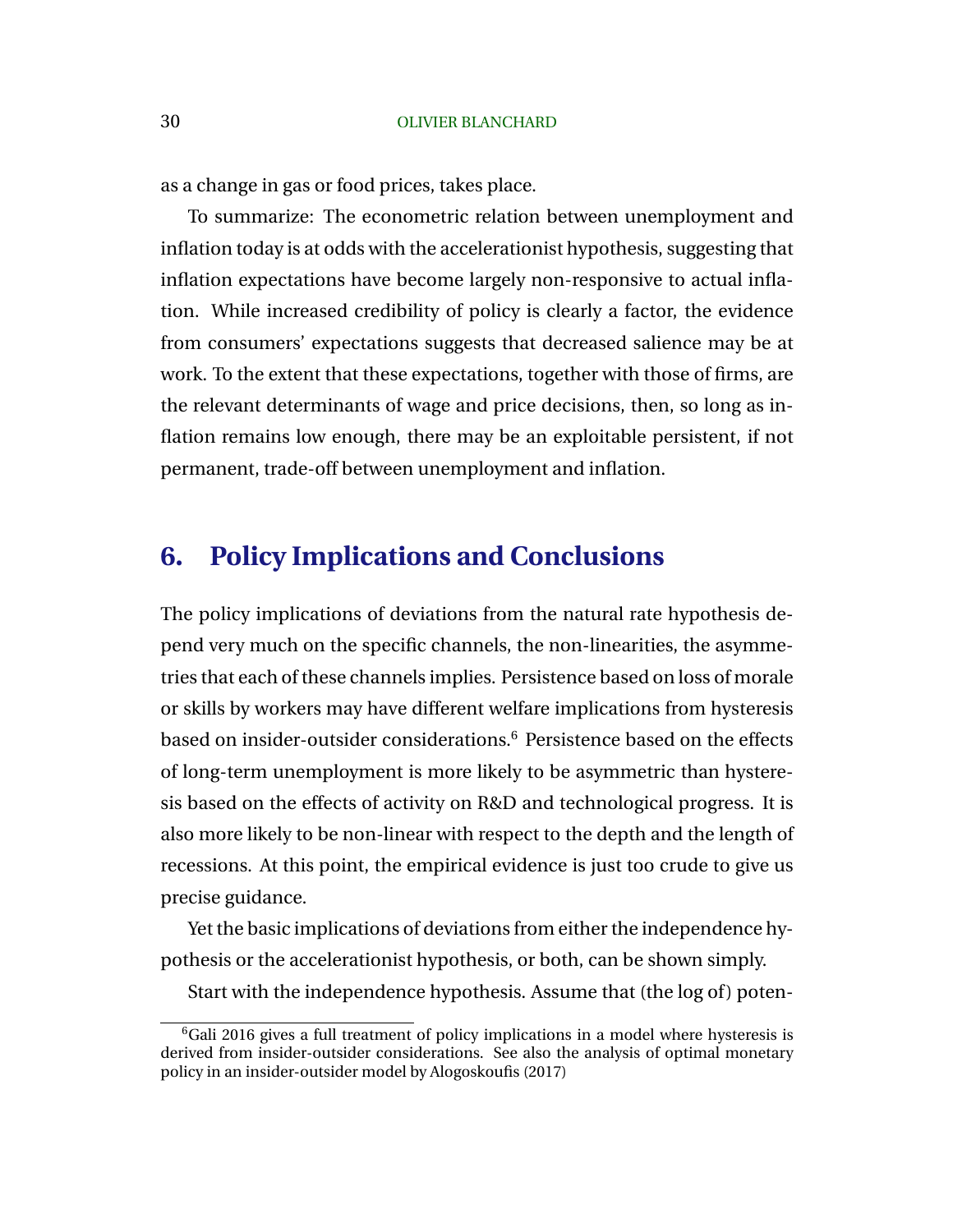<span id="page-31-0"></span>tial output,  $y^*$  follows:

$$
y^*(+1) = ay^* + b(y - y^*)
$$
 (1)

Potential output next period depends on potential output today and on the deviation of actual output from potential output today. For notational simplicity, the specification ignores all other shocks which affect potential output, and normalizes long run potential output, if the deviation of output from potential is equal to zero, to be equal to zero.

The parameter  $b$  captures the effect of the output gap on potential output, and the parameter  $\alpha$  captures the persistence of the effect. Under the strict independence hypothesis, b is equal to zero. Under the strict hysteresis hypothesis, b is positive and a is equal to one. I have argued however that these two cases are too extreme. In most models (and in reality...), b is likely to be positive, and  $\alpha$  to be less than one. We can think of the independence hypothesis as small values of  $b$  and  $a$ , and the hysteresis hypothesis as large values of  $b$  and  $a$ .

Turn to the accelerationist hypothesis. Assume that the relation between inflation and output is given by:

$$
\pi = c(y - y^*) + E\pi \text{ where } E\pi = 0 \text{ for } -x \le \pi \le x, \ \pi(-1) \text{ otherwise } (2)
$$

Inflation depends on the deviation of output from potential, and on expected inflation. Salience is captured by the parameter x. So long as inflation or deflation are smaller than  $x$ , expected inflation is constant, normalized here to zero. If inflation or deflation exceed  $x$ , inflation or deflation become salient, and are assumed to be equal to lagged inflation. Thus, deviations from the accelerationist hypothesis are captured by positive values of  $x$ .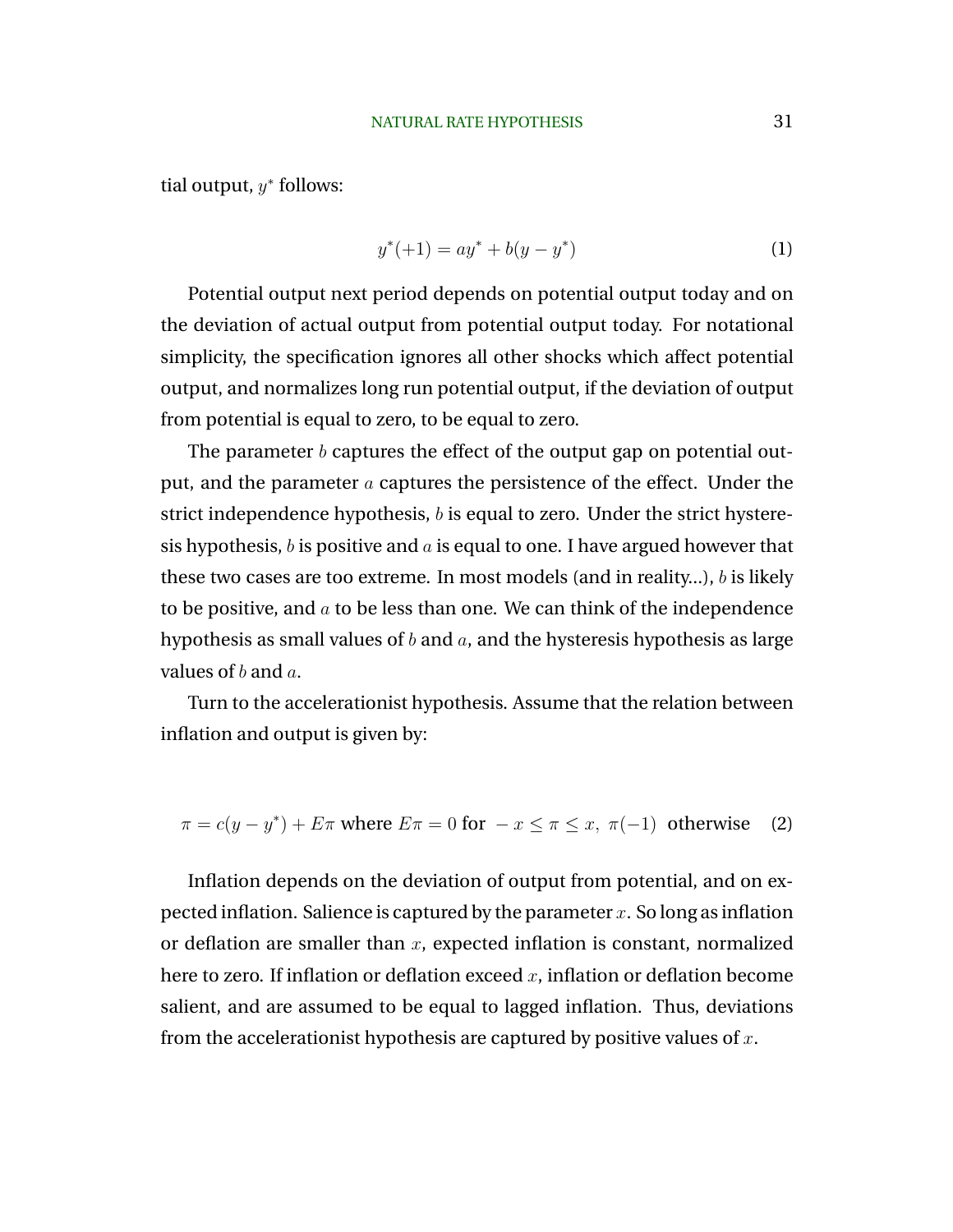Now, consider the trade-off between inflation and output under different assumptions.

Suppose first that both the independence hypothesis and the accelerationist hypothesis strictly hold, so  $b$  in equation [\(1\)](#page-31-0) and  $x$  in equation [\(2\)](#page-31-0) are equal to zero. Consider a one-period increase in the output gap,  $y - y^* \equiv \Delta > 0$ 0. From equation [\(2,](#page-31-0) this one-period increase leads to a permanent increase in inflation of  $c\Delta$ , an unappealing trade-off.

Relax the independence assumption, so  $b$  and  $a$  are now positive. The one-period increase in the output gap now leads to an increase in potential output in future periods, thus a total increase of  $\Delta(1 + b + ab + a^2b + ...)$  $\Delta + (b/(1-a))\Delta$ , where the first term reflects the initial output gap, and the second reflects the sum of the increases in potential output that result from the initial output gap. The increase in inflation is the same as before, thus equal to  $c\Delta$ . In short, failure of the independence hypothesis leads to a more appealing trade-off between output and inflation.

Relax instead the accelerationist hypothesis, so  $x$  is now positive. Assume past inflation to be equal to zero. So long as the output gap is such that inflation does not exceed  $c\Delta$ , the increase in the output gap leads to higher current inflation, but no increase in inflation in future periods. Thus, failure of the accelerationist hypothesis leads to a more attractive trade-off between output and inflation.

Relax both hypotheses, and an increase in the output gap today leads to both a larger increase in future output, and a smaller increase in future inflation, with both effects leading to an even more attractive trade-off between output and inflation.

This toy model can and should be extended in many dimensions, in particular to allow for a richer specification of the response of inflation expectations to actual inflation, for asymmetric effects of recessions and booms, for the presence of shocks, and for uncertainty about the extent of the deviation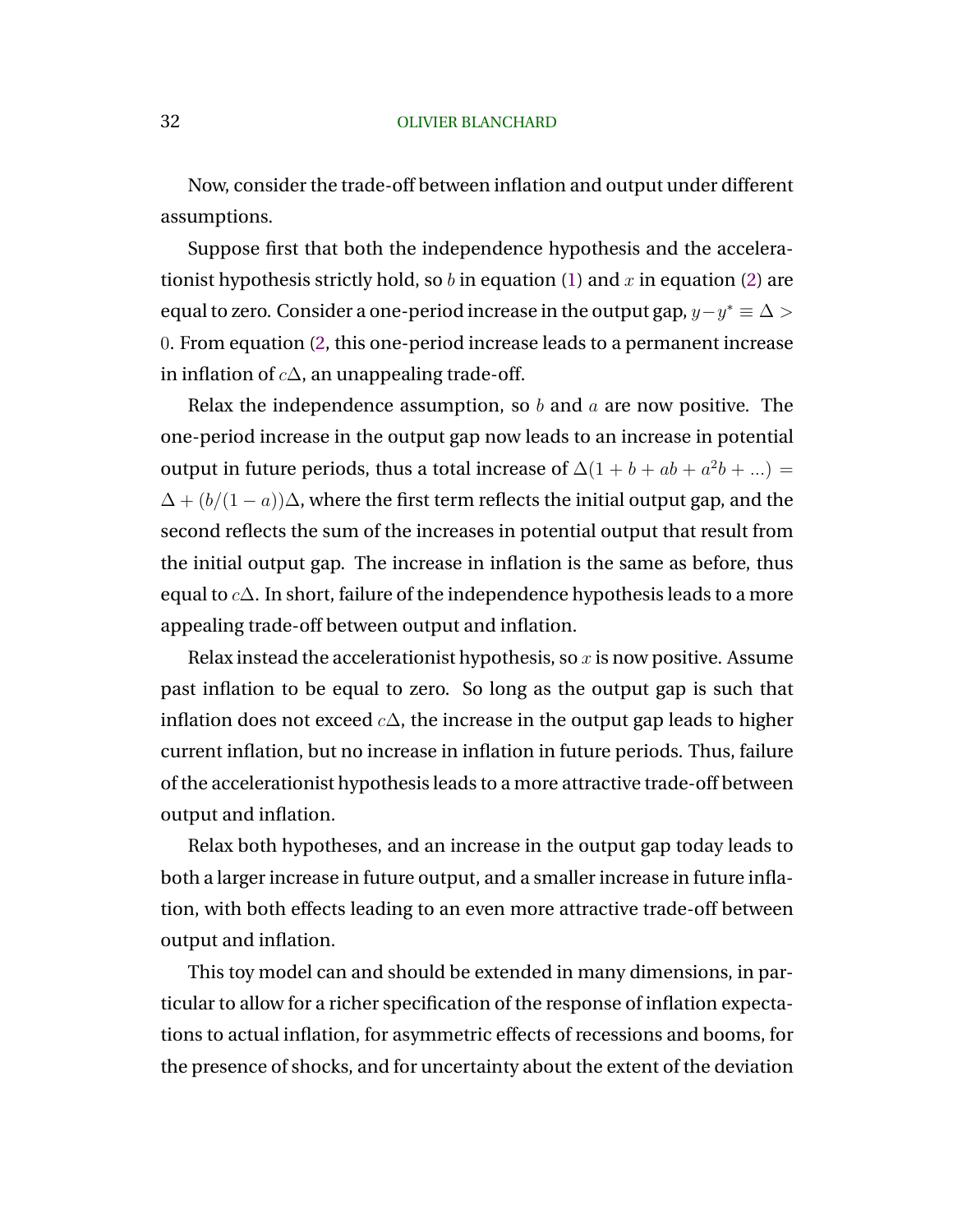from the natural rate hypothesis. The general conclusion is likely to remain the same: Failure of either of the hypothesis leads to a more attractive tradeoff between output and inflation, and, in the presence of shocks, suggests a stronger role for stabilization policy. If the independence hypothesis fails, adverse shocks are more costly, and stabilization policy more powerful. If the accelerationist hypothesis fails, there is more room for stabilization policy to be used at little inflation cost.

Where does this leave us? It would be good to have a sense of the values of  $a$ ,  $b$ ,  $c$  and  $x$ , or more generally, a sense of the specific channels at work. The empirical part of this paper has shown that we are still far from it. Thus, the general advice must be that central banks should keep the natural rate hypothesis (extended to mean positive but low values of  $b$  and  $a$ ) as their baseline, but keep an open mind and put some weight on the alternatives. For example, given the evidence on labor force participation and on the stickiness of inflation expectations presented earlier, I believe that there is a strong case, although not an overwhelming case, to allow U.S. output to exceed potential for some time, so as to reintegrate some of the workers who left the labor force during the last ten years.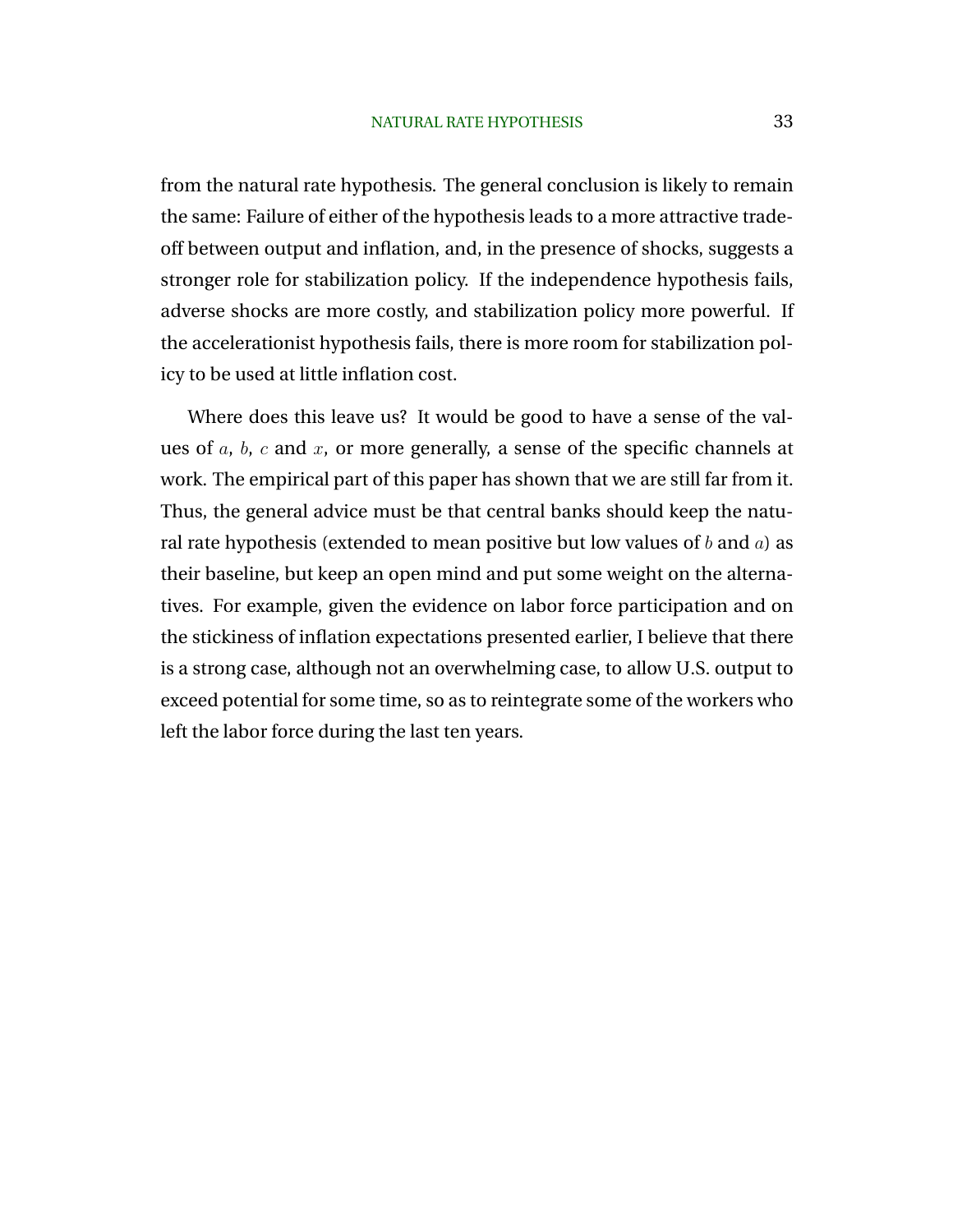# **References**

- [1] Stephanie Aaronson, Tomaz Cajner, Bruce Fallick, Felix Galbis-Reig, Christopher Smith, and William Wascher. Labor force participation: Recent developments and future prospects. *Brookings Papers on Economic Activity*, pages 197–272, Fall 2014.
- [2] Katherine Abraham, John Haltiwanger, Kristin Sandusky, and James Spletzer. The consequences of long term unemployment; Evidence from matched employer employee data. September 2016. NBER working paper 22665.
- [3] George Alogoskoufis. The clash of central bankers with labor market insiders, and the persistence of inflation and unemployment. *Economica*, pages 1–25, March 2016.
- [4] Diego Anzaotegui, Diego Comin, Mark Gertler, and Joseba Martinez. Endogenous technology adoption and R&D as sources of business cycle persistence. February 2016. NBER working paper 22005.
- [5] David Autor and Mark Duggan. The growth in the social security disability rolls: A fiscal crisis unfolding. *Journal of Economic Perspectives*, 20(3):71–96, Summer 2006.
- [6] Laurence Ball. Hysteresis in unemployment: Old and new evidence. March 2009. Fuhrer(ed.), A Phillips Curve Retrospective, Federal Reserve Bank of Boston and MIT Press.
- [7] Laurence Ball. Long-term damage from the Great Recession in OECD countries. *European Journal of Economics and Economic Policies*, pages 149–160, September 2014.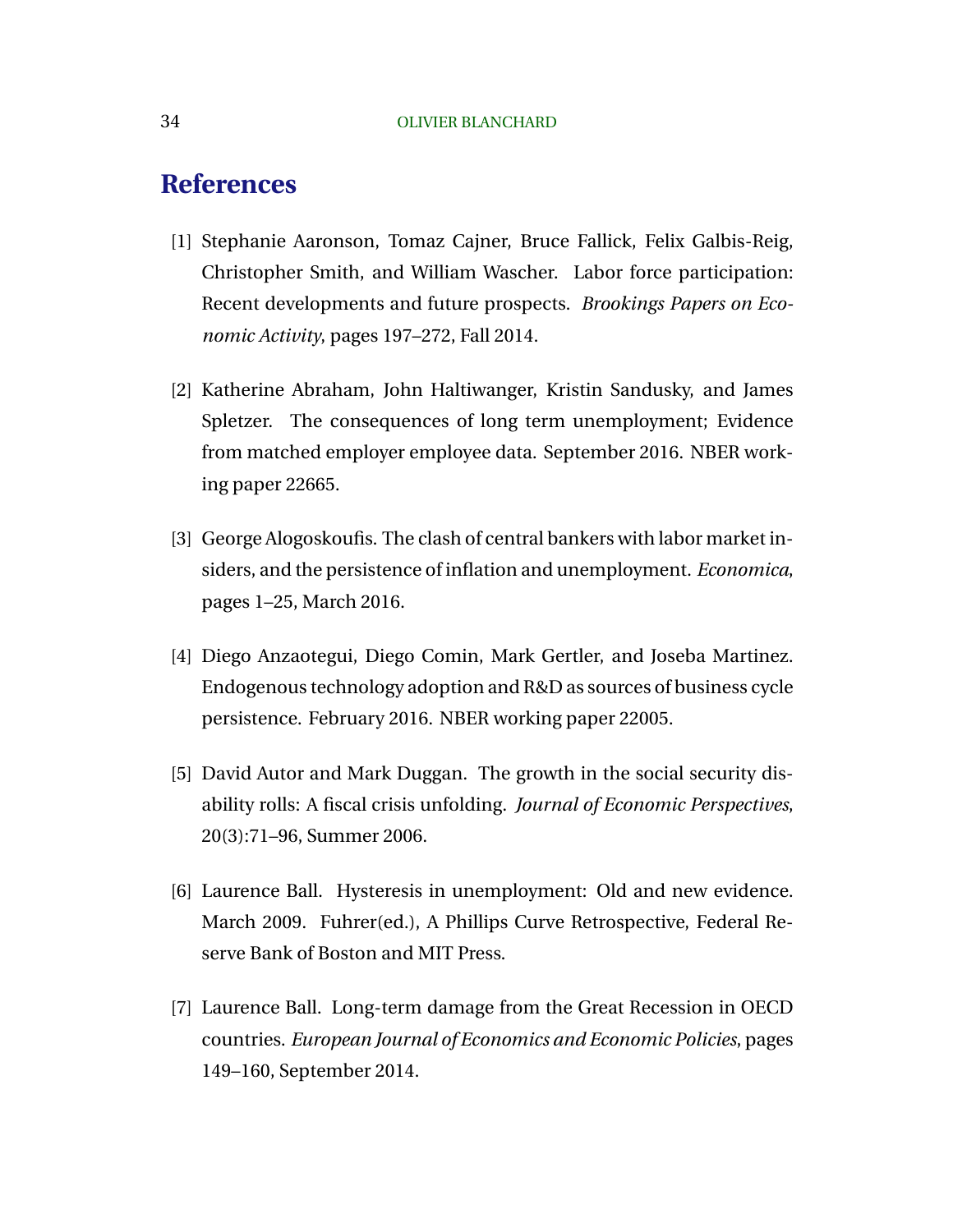- [8] Olivier Blanchard, Eugenio Cerutti, and Lawrence Summers. Inflation and activity. Two explorations, and their monetary policy implications. *ECB E-Book, "Inflation and Unemployment in Europe"*, 2015. ECB Forum on Central Banking, www.ecb.europa.eu/pub/pdf/other/ecbforumoncentralbanking2015en.pdf.
- [9] Olivier Blanchard and Peter Diamond. Ranking, unemployment duration and wage determination. *Review of Economic Studies*, 61(3):417– 434, June 2014.
- [10] Olivier Blanchard and Lawrence Summers. Hysteresis and the European unemployment problem. *NBER Macroeconomics Annual*, 1:15– 78, 1986. Stanley Fischer (editor) , MIT Press.
- [11] Olivier Blanchard and Justin Wolfers. Shocks and institutions and the rise of European unemployment. The aggregate evidence. *Economic Journal*, 110(1):1–33, March 2000.
- [12] Ricardo Caballero and Mohamed Hammour. The cleansing effect of recessions. *American Economic Review*, 84(1):1350–1368, 1994.
- [13] Lawrence Christiano, Martin Eichenbaum, and Mathias Trabandt. Unemployment and business cycles. *Econometrica*, 84:1523–1569, 2016.
- [14] Benoit Coeure. Scars or scratches? Hysteresis in the euro area. May 2017. www.ecb.europa.eu/press/key/date/2017/html/ecb.sp170519.en.html.
- [15] Richard Curtin. Procedure to estimate price expectations. January 1996. memo, University of Michigan.
- [16] Paul de Grauwe and Claudia Costa Storti. The effects of monetary policy: A meta-analysis. June 2004. CESifo working paper 1224.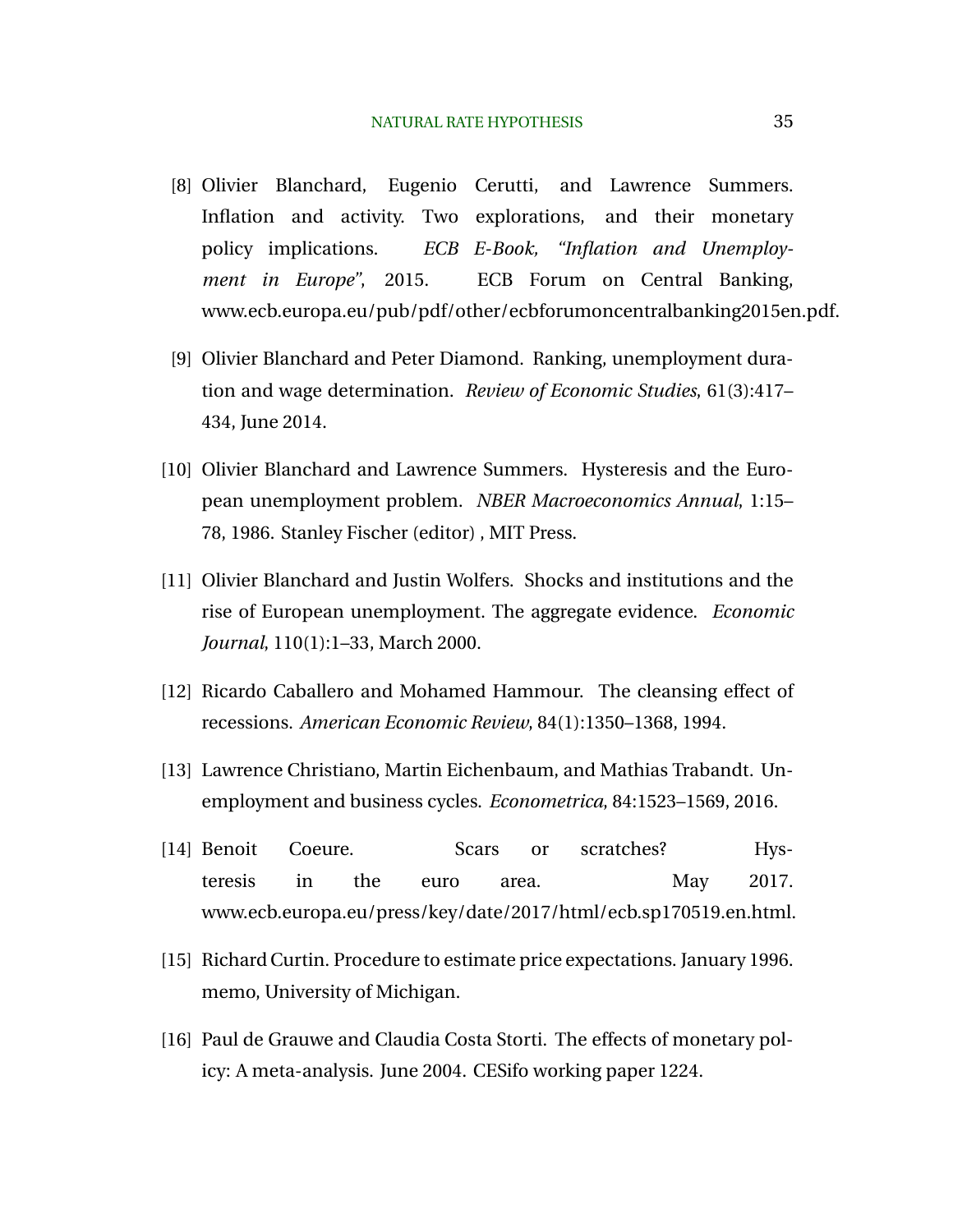- [17] Stephane Dupraz, Emi Nakamura, and Jon Steinsson. A plucking model of business cycles. May 2017. manuscript, Columbia University.
- [18] Roger Farmer. The natural rate hypothesis: An idea past its sell-by date. *Bank of England Quarterly Bulletin*, 2013. Houblon-Norman essay.
- [19] John Fernald. Productivity and potential output before, during, and after the great recession. June 2014. Federal Reserve Bank of San Francisco, working paper 2014-15.
- [20] Lucia Foster, Cheryl Grim, and John Haltiwanger. Reallocation in the great recession. August 2014. NBER working paper 20427.
- [21] Jordi Gali. Insider-outsider labor markets, hysteresis and monetary policy. April 2016. Universitat Pompeu Fabra working Paper 1506.
- [22] Alan Greenspan. Transparency in monetary policy. October 2001. Remarks to the Federal Reserve Bank of St. Louis Economic Policy Conference.
- [23] Don Harding and Adrian Pagan. Dissecting the cycle: A methodological investigation. *Journal of Monetary Economics*, 49(2):365–381, 2002.
- [24] Alan Krueger, Judd Cramer, and David Cho. Are the long-term unemployed on the margins of the labor market? *Brookings Papers on Economic Activity*, pages 229–299, Spring 2014.
- [25] David Miles, Ugo Panizza, Ricardo Reis, and Angel Ubide. And yet it moves. Inflation and the great recession. *Geneva Reports on the World Economy*, 2017. ICMB and CEPR.
- [26] George Perry. Changing labor markets and inflation. *Brookings Papers on Economic Activity*, 3:411–448, 1970.